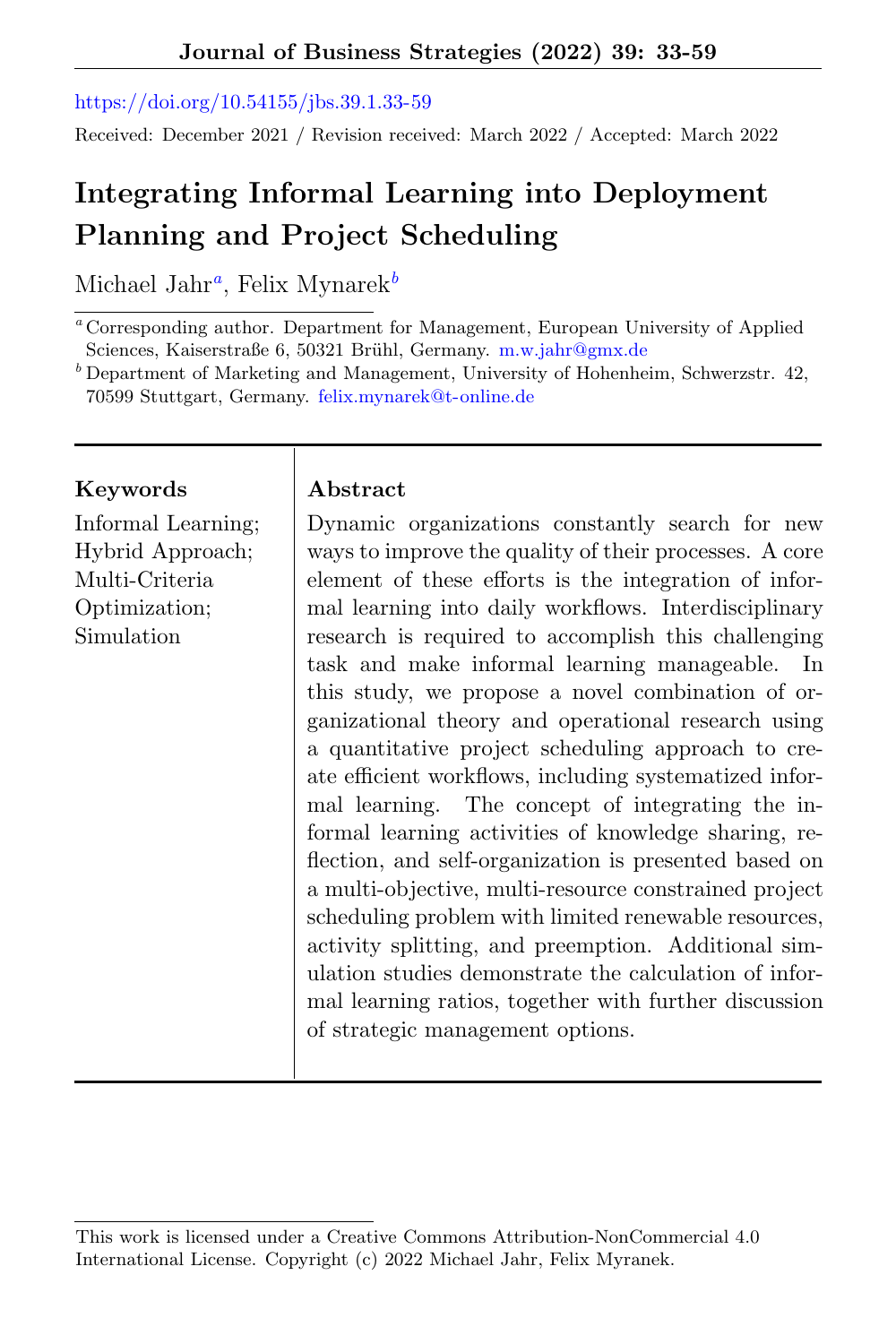### 1. Introduction

The advancing digitalization of economic processes requires optimized integration of different management tasks. Furthermore, a crucial characteristic of the Fourth Industrial Revolution is a dynamic change to flatten hierarchies and agile management (Benkenstein et al., [2017\)](#page-20-0). Informal learning is a growing research field that requires an interdisciplinary perspective (Cerasoli et al., [2018\)](#page-21-0). Therefore, organizations that are subject to digital transformation need an understanding of agility and learning that adapts to their organizational type (e.g., functional, matrix, or project-oriented), structure, and culture (Bigelow & Barney,  $2021$ ; Claver-Cortés et al.,  $2012$ ; Verhoef et al., [2021\)](#page-26-0).

Learning is a complex and idiosyncratic internal process involving an individual's cognitive, emotional, and motivational resources (Freigang et al., [2018\)](#page-22-0). However, formal learning, which comprises structured learning content, has weaknesses in promoting further learning (Blume et al., [2010\)](#page-21-3). In contrast, informal learning focuses on individual learning by providing employees control over their learning processes in the workplace (Gulati & Puranam, [2009;](#page-22-1) Sambrook, [2005\)](#page-25-0). Cerasoli et al. [\(2018\)](#page-21-0) indicate that up to 90 percent of organizational learning occurs informally rather than through formal training. Consequently, organizations must create and foster conditions that support systematic informal learning, which is characterized as being unstructured and unguided (García-Peñalvo & Conde,  $2014$ ). Therefore, integrating informal learning into business processes and systematically measuring possible effects is a challenging management task and a significant success factor (Blit, [2017\)](#page-21-4). This is also highlighted by March [\(1991\)](#page-24-0), who indicates that proper use of information technology and organizational learning is likely to improve competitive positions.

We consider a systematic integration of informal learning behaviors into operations management, that is, quantitative project scheduling, based on the resource constraint project scheduling problem (RCPSP), presented inter alia by Brucker et al. [\(1999\)](#page-21-5), Hartmann and Briskorn [\(2010\)](#page-23-0), Kataoka et al. [\(2019\)](#page-23-1), and Speranza and Vercellis [\(1993\)](#page-25-1).The contribution of this study is twofold. First, we extend classical quantitative scheduling to create a multi-objective perspective and include a manageable procedure to incorporate the three informal learning behaviors: (1) knowledge sharing, (2) reflection, and (3) self-organization. Second, we provide a concept for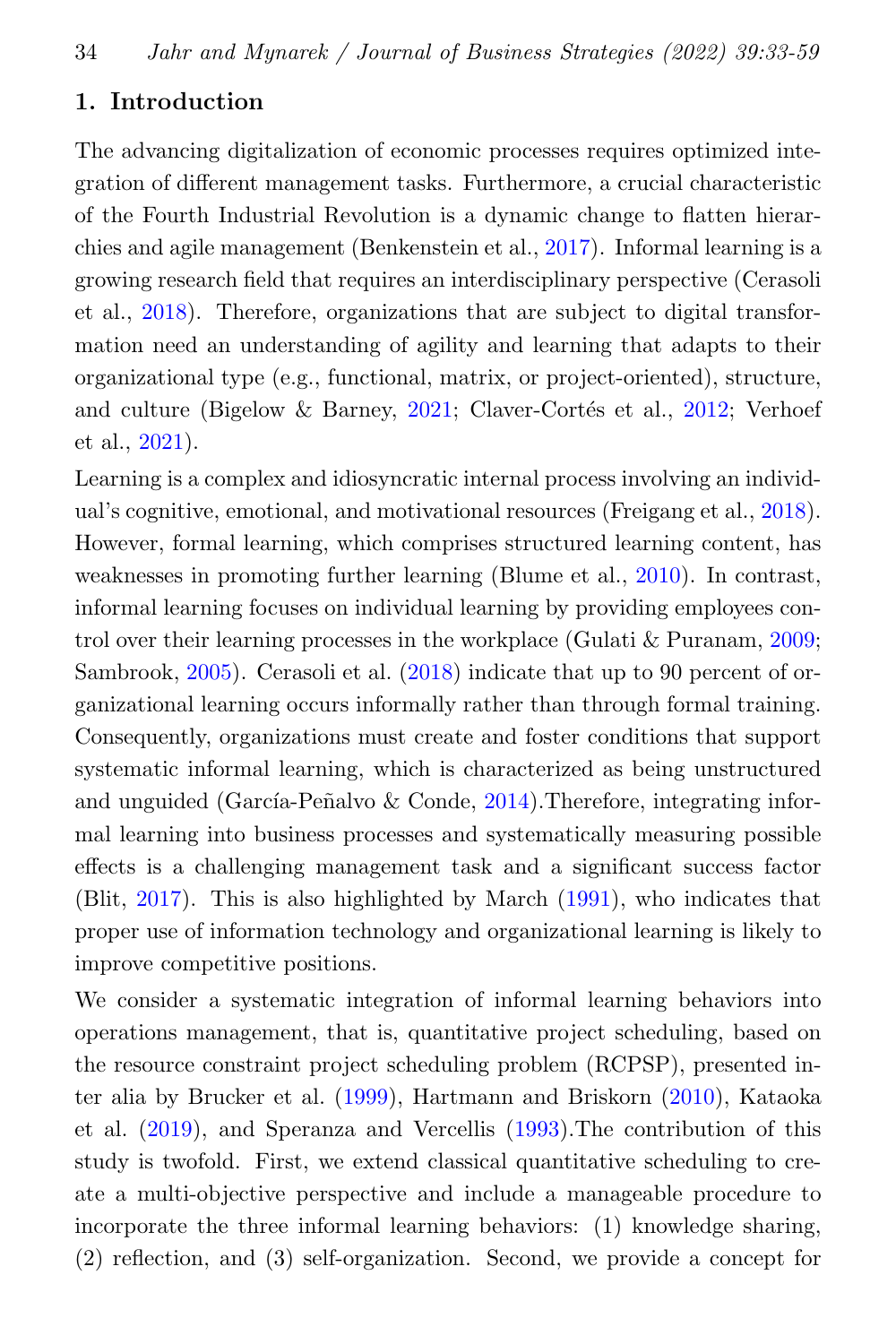measuring the impact of informal learning on project performance (Edmondson & Mcmanus, [2007;](#page-22-3) Sauermann & Stephan, [2013\)](#page-25-2). The resulting novel learning-oriented hybrid scheduling approach provides managers with sta-ble structures to learn exploitation strategies (Fang et al., [2010;](#page-22-4) Posen  $\&$ Levinthal, [2012\)](#page-24-1) and helps them develop their businesses toward continuous learning organizations (Greve, [2020\)](#page-22-5).

The remainder of this paper is organized as follows. Section 2 describes the role and possible challenges in managing informal learning. The process of integrating informal learning behaviors into project scheduling and the concept for measuring the effects of informal learning are presented in Section 3. Furthermore, in section 4, we present a mathematical model for informal learning-oriented project scheduling. Insights into the model structure and simulation analysis are provided in Section 5, based on a use case from the IT service industry. Finally, a discussion in Section 6 and conclusions provided in Section 7 conclude the article.

### 2. The Role of Informal Learning Behaviors

Informal learning promotes employee motivation and participation, and increases job satisfaction as uncertainty is reduced through newly-acquired knowledge and abilities (Zhang et al., [2020\)](#page-26-1). It helps expand experience, and activities can be performed more routinely with fewer errors (Guadalupi, [2018\)](#page-22-6). Thus, informal learning increases performance and allows further learning by fulfilling the three basic psychological needs of competence, relatedness, and autonomy (Ryan & Deci, [2017\)](#page-25-3). From a management perspective, informal learning contains a deficit in that it mostly takes place unintentionally and is, therefore, hardly tangible. Most practical knowledge is inevitably developed in this manner (Cefis et al., [2020;](#page-21-6) Noe et al., [2010;](#page-24-2) Shepherd et al., [2014\)](#page-25-4).

Informal learning is highly situation-specific; that is, the learning effect experienced in general routines depends on its context. Thus, it requires abstraction skills at a higher level and the ability to transfer the acquired knowledge to new contexts (Cerasoli et al., [2018\)](#page-21-0). Consequently, the acquired knowledge is not necessarily reflected in the individual's behavior, but in the expanded potential for behavioral flexibility (Hoyle, [2015\)](#page-23-2). Furthermore, the application of new capabilities depends on organizational conditions and individuals' mindset (Jiang et al., [2016\)](#page-23-3). Therefore, in addition to the external aspects of learning, subjective internal aspects are important and can only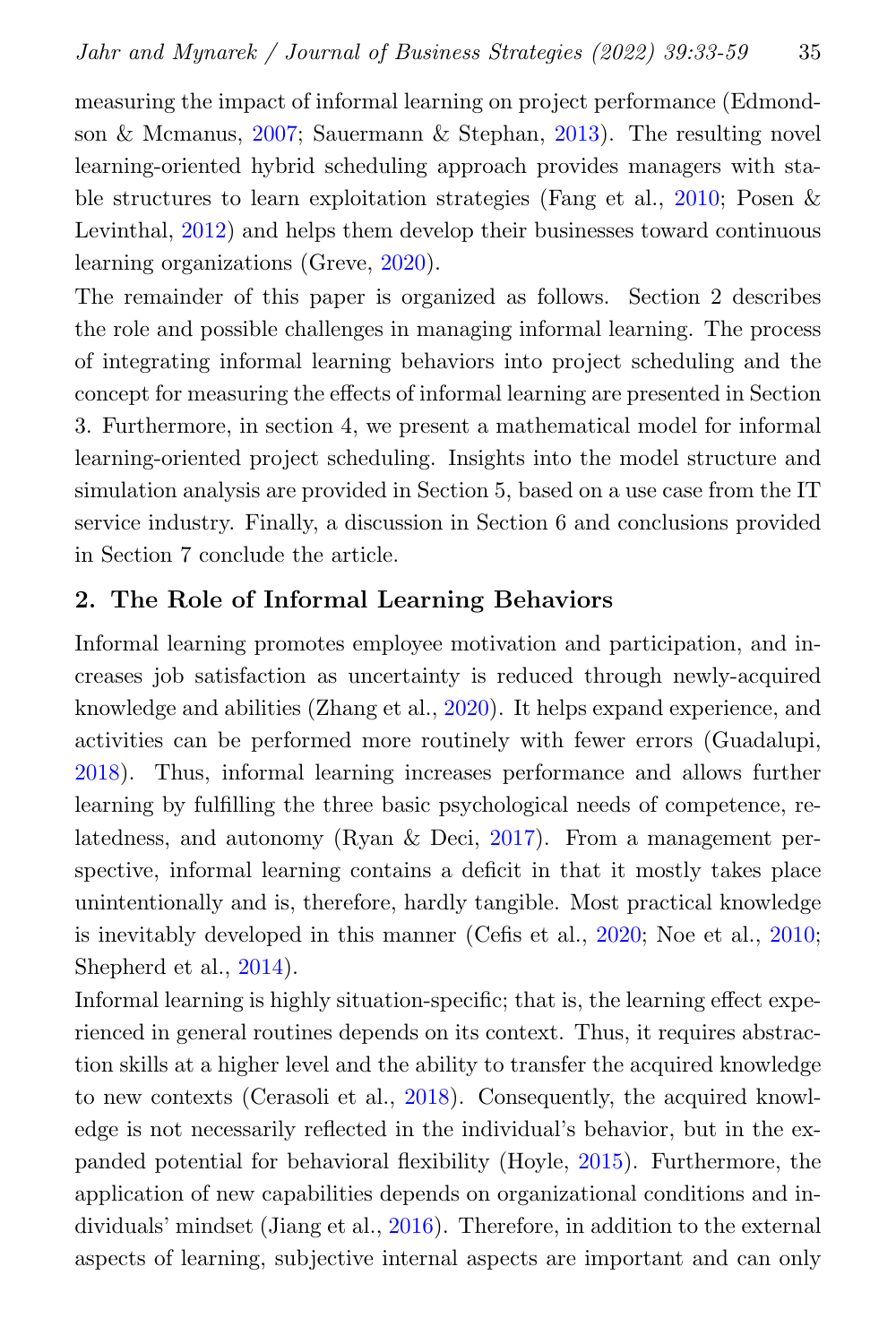be modified under certain conditions (Matsuo, [2019;](#page-24-3) Tews et al., [2017\)](#page-25-5). For businesses, it is important to channel informal learning activities, make knowledge available to the entire organization, and build competencies (Zhang et al., [2020\)](#page-26-1). In addition to traditional ways of improving job performance and learning, such as advanced trainings, seminars, and annual reviews with supervisors or formal guidance, organizations should identify new ways to support informal learning. Managers and employees need work schedules that provide a certain level of free space or agility embedded in the overall working process without endangering strategic company goals in terms of customer satisfaction and market position.

Therefore, we intend to create working environments (workflows) that promote informal learning behaviors (Bednall et al., [2014;](#page-20-1) Thomas et al., [2001\)](#page-25-6). Particularly, the evaluation of learning embedded in social interactions and teams should be made possible (Guadalupi, [2018;](#page-22-6) Yakhlef, [2010\)](#page-26-2).

In this context, informal learning behaviors refer to three specific factors: knowledge sharing, reflection, and self-organization (Bednall et al., [2014\)](#page-20-1). We consider complex business projects that characteristically show high potential for (informal) learning based on their dynamic structure (Jahr, [2014\)](#page-23-4). Therefore, we aim to systematize traceable time slots for learning activities in a project schedule and make informal learning manageable [\(1\)](#page-4-0). However, owing to their complex structure, it is, in principle, not possible to simply add dummy activities for learning to project schedules. Moreover, projects must be cost and time efficient. Consequently, we use operational research to optimize schedules.

# 3. A Concept for Integrating and Measuring Informal Learning Behaviors in Business Projects

We use a modified operational research algorithm (model MRCPS<sup>SLE</sup>, see Section 4) to generate optimal project schedules, including optimized time slots that can be used for systematic informal learning activities. Figure [1](#page-4-0) shows the process of integrating and measuring informal learning behaviors in optimal project schedules.

First, the project structure is established. Here, we consider a multi-objective approach, including project efficiency, measured by the total project duration, and project quality, which is also time-based, as a proxy for activity efforts. This creates a conflict as both objectives are negatively correlated, that is, increasing project durations indicate increasing efforts and thus qual-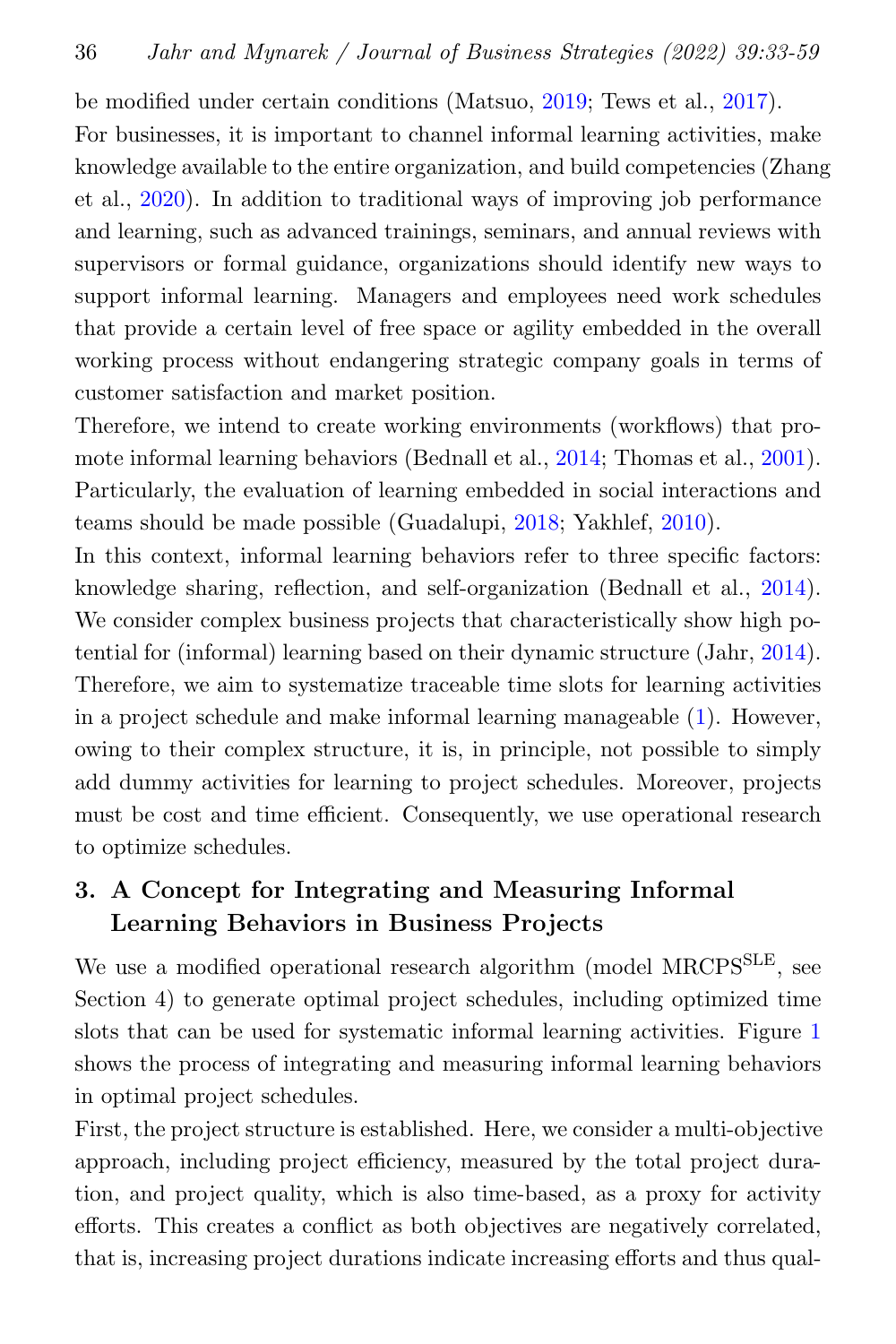<span id="page-4-0"></span>

Figure 1: Process of systemizing informal learning in projects Figure 1: Process of systemizing informal learning in projects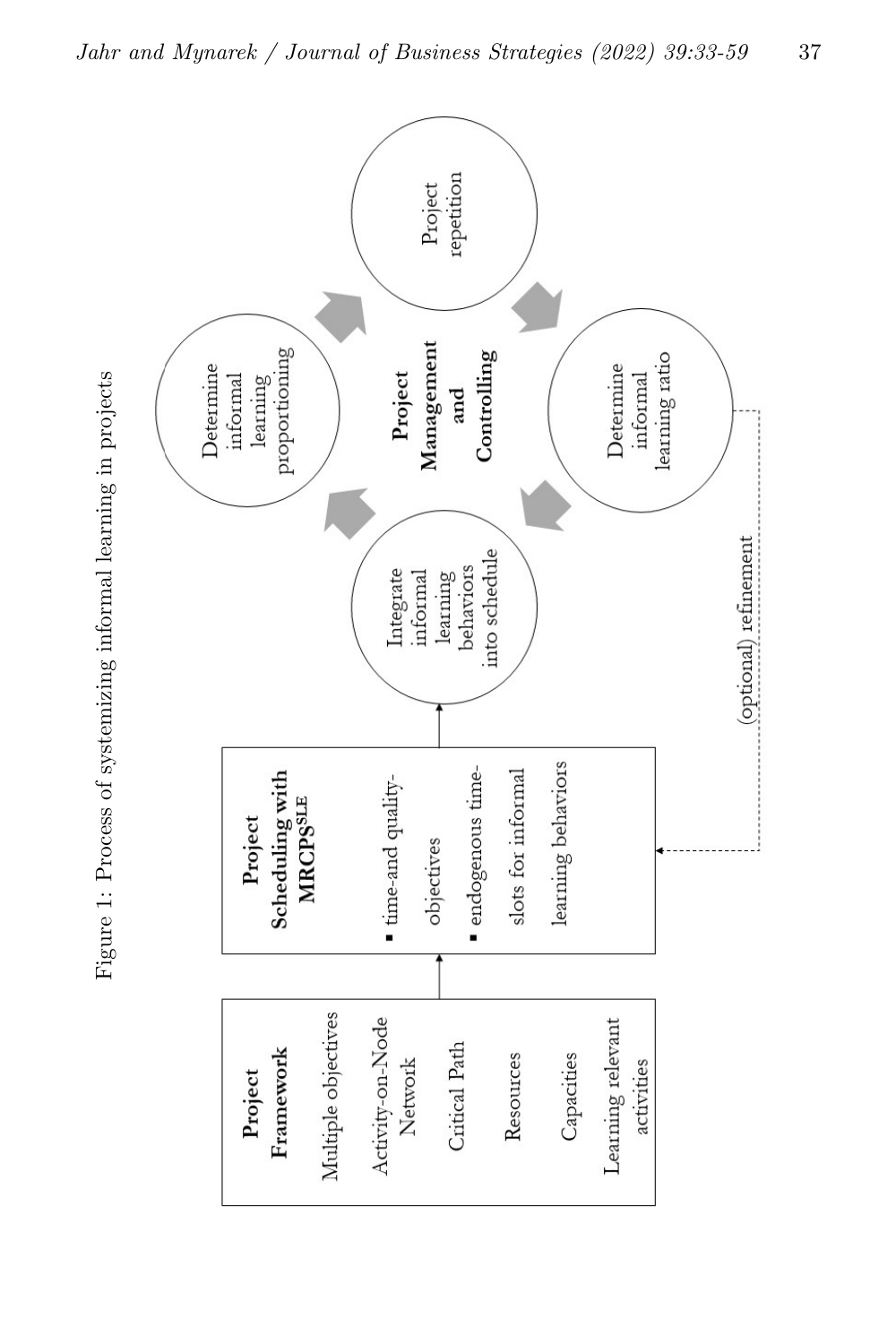ity, but at the same time decreasing efficiency, which is given by reductions in project durations. It is important for businesses to optimize efficiency and quality to meet customer needs. In the mathematical model, strategic orientation is depicted by a target weight  $0 \leq w \leq 1$ . In the next step, project activities subject to learning must be identified. The model structure allows for learning to be assigned to any activity. However, it is more likely that learning, in particular, occurs in value-adding tasks, such as code programming and software design (see Section 5). Therefore, a learning time slot factor  $\alpha$  is integrated into the activity-shifting constraint. We propose that this factor is related to the trade-off in the objective function by assuming a linear functional relationship [\(1\)](#page-5-0).

<span id="page-5-0"></span>
$$
w = \frac{1}{2}\alpha\tag{1}
$$

Based on the weight value range and Equation [\(1\)](#page-5-0), the time slot factor  $0 \leq \alpha \leq 2$  can maximally force an activity to take twice its duration for possible learning activities, which is a realistic upper bound for maximum delays (Jahr, [2014\)](#page-23-4). Additionally, if quality is not considered in a project run  $(w = 0)$ , then there are no additional explicit time slots for learning, and the project focus is solely on efficiency  $(1 - w)$ . The optimal schedule offers different types of time slots for learning activities (Section 4). Therefore, an adequate type of informal learning behavior depends on the number of available free resources. For example, if all resources are available in a scheduled time slice, knowledge-sharing learning formats can be planned (e.g., Barcamp). In the case of a reduced number of free resources, reflectionlearning formats are possible (e.g., lean coffee or working-out-loud). Finally, if only individuals are free, they can use self-organized learning formats (digital internal (wikis) or external company platforms). Hence, the schedule is complemented by suitable learning time slots that offer identifiable shares of the total project duration. Consequently, the repeated execution of projects with similar resources can be monitored by an informal learning ratio (ILR).

$$
ILR = \frac{TS_k^{IL}}{TD_k} \cdot 100\% \ \forall k \in K \tag{2}
$$

The ILR considers the share of informal learning on total team days (sum of employees assigned to activities, multiplied with the process times of the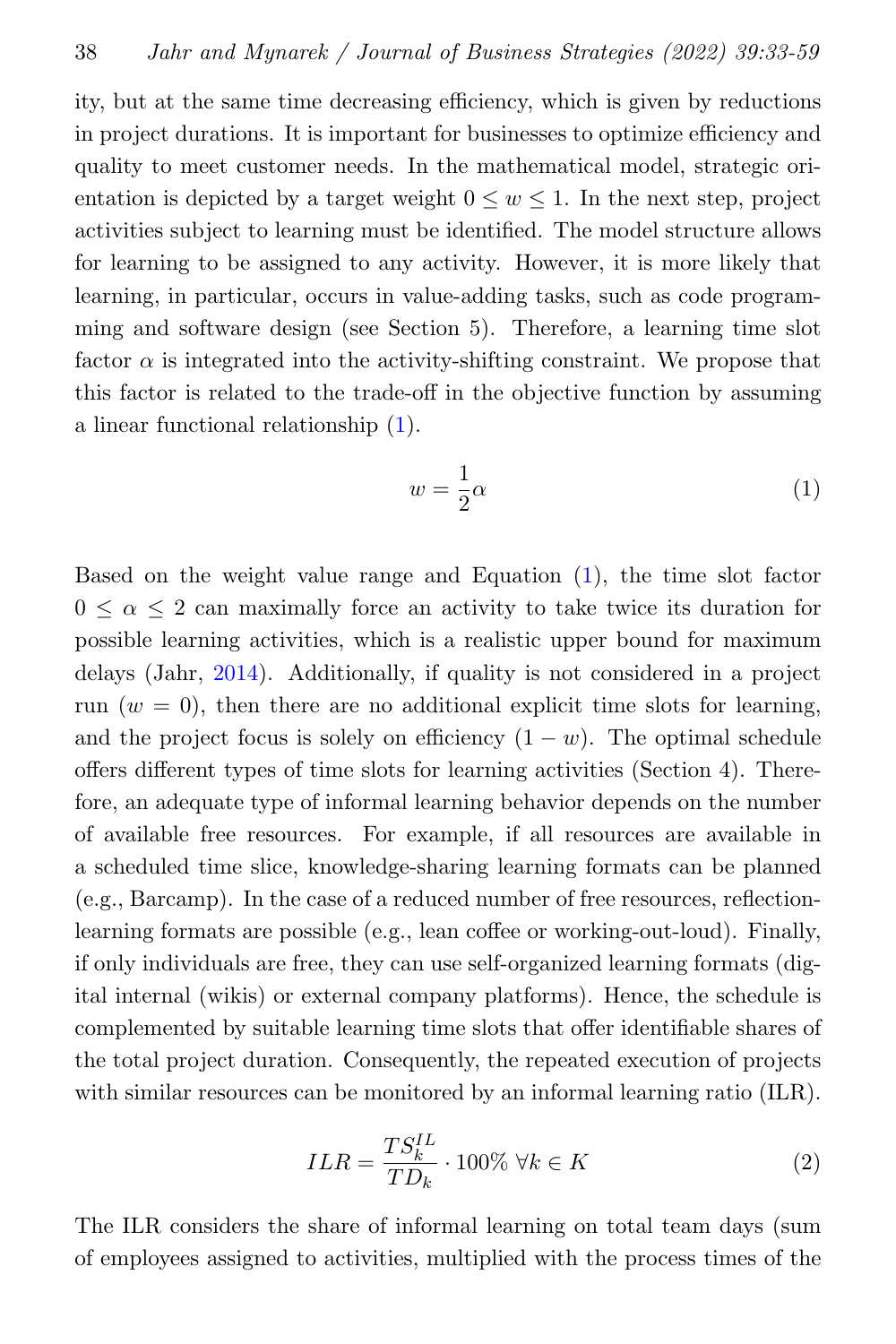activities) in each project run  $k \in K$ . Thus, the denominator is the total number of team days in the project. The numerator [\(3\)](#page-6-0) collects those informal learning time slices in the optimal schedule that extend the considered pure activity durations and, hence, are intended for informal learning activities.

<span id="page-6-0"></span>
$$
TS_k^{IL} = \sum_{j=1}^{IL_J} \sum_{m=1}^{M} \left[ (c_j - s_j) - p_{jm} \right]
$$
 (3)

The difference between a job completion time and starting time  $(c_i - s_j)$ indicates the actual job execution. If the execution time is equal to the jobprocessing time in modes  $m$ ,  $p_{im}$ , then there is no extra time in terms of activity-split or preemption (see Section 4). Positive and increasing informal learning ratios between runs  $k \in K$  are beneficial in principle. However, next to the ILR, the project duration must be controlled to monitor project efficiency. For example, an increasing numerator at a constant denominator indicates that more time is spent on informal learning activities; that is, more resources (employees) could participate in the format. Simultaneously, if the project duration remains constant, then there is also an indication of learning (curve) effects (Wright, [1936\)](#page-26-3) with a positive impact on efficiency (e.g., Section 5, Table 1, scenario variation  $w = 0.6$ ). By contrast, increasing denominators can decrease the ILR and hence indicate fewer options for employees to participate in informal learning formats. These findings are also in accordance with the learning curve paradigm (Wright, [1936\)](#page-26-3).

# 4. Learning-Oriented Multi-objective Resource Constrained Project Scheduling

To generate optimal project schedules, we consider relevant types of scheduling models based on the (RCPSP), which is a well-examined and highly complex planning problem (Ballest´ın et al., [2008;](#page-20-2) Hartmann & Drexl, [1998\)](#page-23-5). We use the basic formulation introduced by Buddhakulsomsiri and Kim [\(2006\)](#page-21-7) to provide an easily traceable mathematical formulation. This formulation provides chronological starting and completion times for project activities and includes activity splitting and preemption. However, we extend their model by using four elements. We consider optimizing multiple weighted criteria, taking into account the total project duration and project quality (constraint [4\)](#page-8-0). Furthermore, we incorporate direct resource-to-job assignment (constraint [5\)](#page-8-1) and resource-dependent renewable capacities (constraint [12\)](#page-9-0).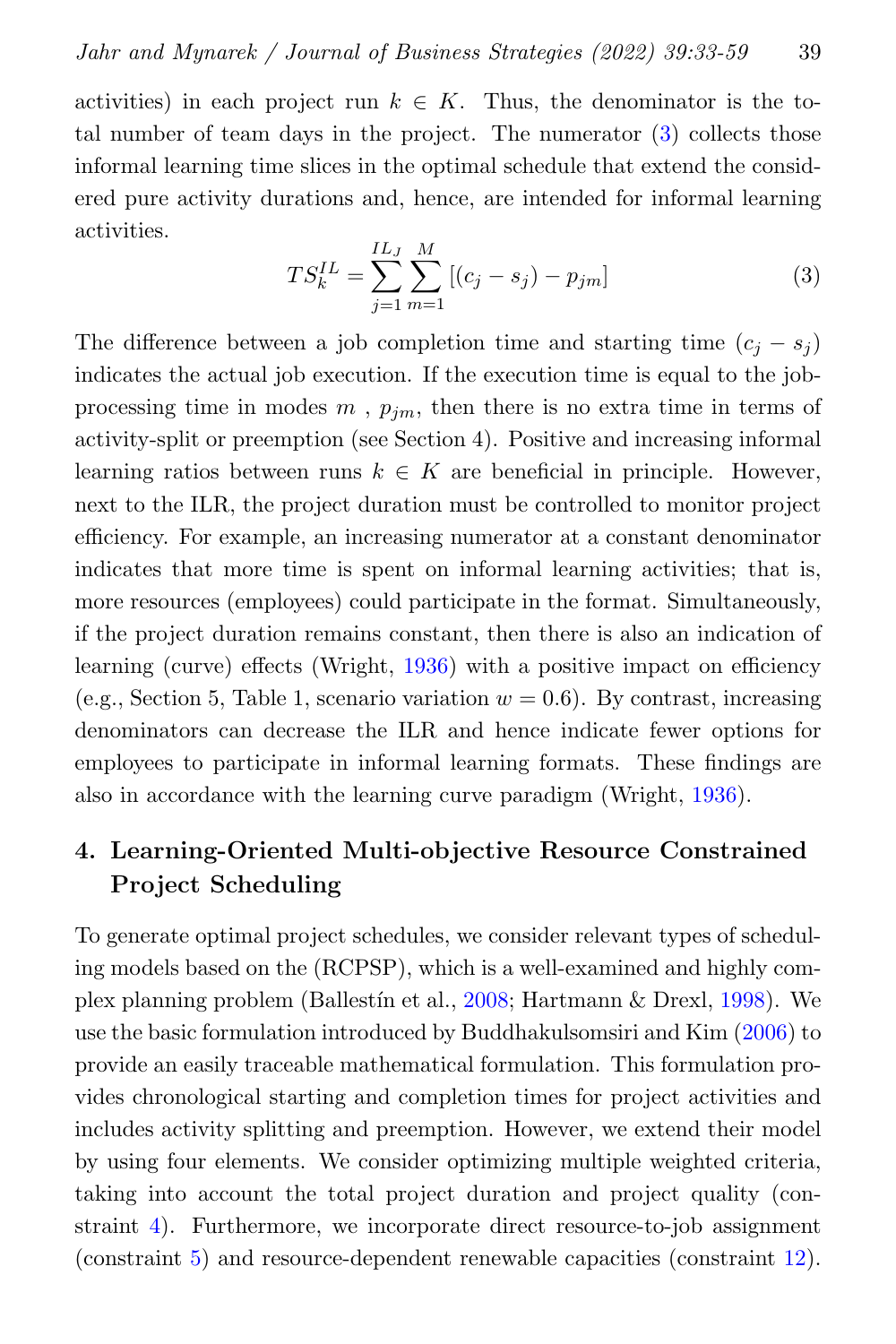Moreover, we incorporate learning time slot factors (constraint  $6$ ). Therefore, the relationship [\(1\)](#page-5-0) is not explicitly modelled within a constraint to maintain a mixed-linear structure and prevent nonlinearity. Thus, the factors w and a are calculated separately in the process (see Figure [1](#page-4-0) and the Appendix). In this case, the individual learning time slots can be assigned  $\alpha = \sum_{j=1}^A \alpha_j$ .

A supportive learning environment is defined as a schedule that creates specific time slots for informal learning activities. These time slots are automatically assigned via sequencing. Figure [1](#page-4-0) shows that the underlying activity-on-node network (AoN) must identify relevant activities for informal learning, such as meetings. In this case, the model must ensure that all resources are assigned to this activity in one time period and, therefore, book a joint time slot. In addition, capacity constraint scheduling can result in activity splitting and preemption, thereby creating time slots with free resources (Razavi & Mozayani, [2007;](#page-25-7) Vanhoucke & Coelho, [2019;](#page-26-4) Zare, [2012\)](#page-26-5). Thus, both procedures generate additional free time slots.

However, in addition to providing a feasible and efficient schedule, the model offers limited possible shifting for manual control. Here, we assume two different simple effort levels (high and low) for service projects, that is, software projects (Coelho & Vanhoucke, [2011\)](#page-22-7). However, the operation modes can also be used to represent any technical element. The resulting multiobjective resource constraint project scheduling for self-organized learning (MR-CPSSLE) considers multiple objectives, multiple operation modes, limited renewable resources, activity-splitting, preemption usable for informal learning activities next to intended meeting activities, and reflection during the process of an activity and self-organization by directly assigning resources to jobs. We use the following notations:

#### Indices

- $j \in A$  Jobs index and  $(i, j) \in V$  precedence relation of jobs i and j
	- $M$  Operation Modes Index
	- $R \longrightarrow R$ enewable Resources Index
	- $T =$  Time index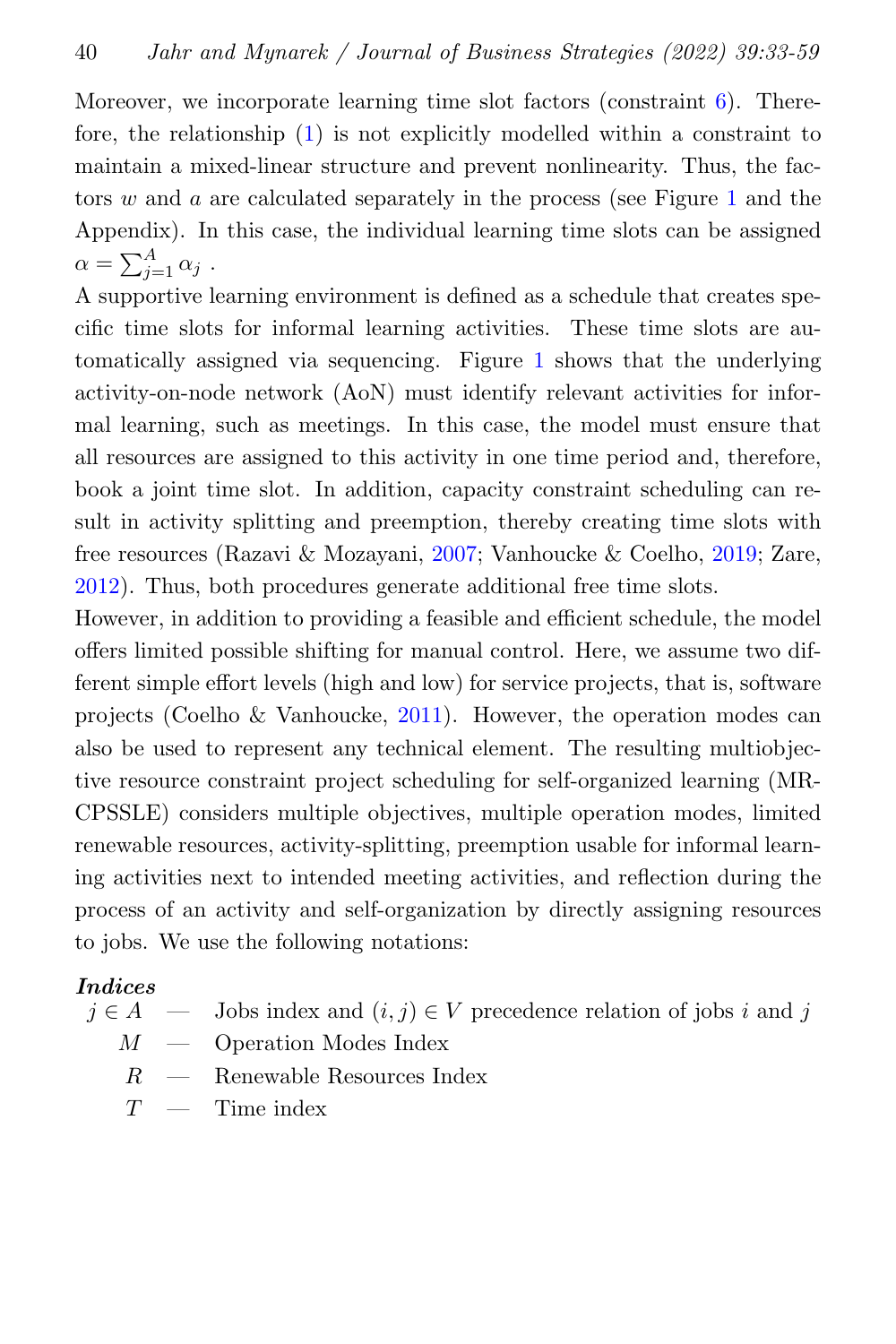#### Parameters

|  | $a_{jrm}$ – The capacity utilization coefficient for job $j \in A$ performed       |
|--|------------------------------------------------------------------------------------|
|  | by resource $r \in R$ in mode $m \in M$                                            |
|  | $\alpha_{jm}$ – Learning slot factor in jobs $j \in A$ in mode $m \in M$           |
|  | $\lambda_{irm}$ — Binary parameter to designate whether resource $r \in R$ is able |
|  | to perform job $j \in A$ ( $\lambda_{jrm} = 1$ ) or not ( $\lambda_{jrm} = 0$ )    |
|  | $K_{rt}$ — Renewable capacity of resource $r \in R$ in time period $t \in T$       |
|  | $p_{im}$ – Processing time for job $j \in A$ in operation mode $m \in M$           |
|  | $EST_i$ — Earliest starting time of job $j \in A$                                  |
|  | $LET_i$ — Latest ending time of job $j \in A$                                      |
|  | $N$ — Large number or maximum project horizon, respectively                        |
|  | $w \sim$ Objective function weights                                                |
|  |                                                                                    |

#### Variables

|  | $x_{irmt}$ – Binary variable indicating the actual time periods $t \in T$ in |
|--|------------------------------------------------------------------------------|
|  | which jobs $j \in A$ are performed in mode $m \in M$ using re-               |
|  | source $r \in R$                                                             |
|  | $y_{im}$ — Binary variable allocation mode $m \in M$ for job $j \in A$       |
|  | $s_i$ — Positive variable indicating starting time of job $j \in A$          |
|  | $c_i$ — Positive variable indicating completion time of job $j \in A$        |

## The Model

The model can then be formulated as follows.

<span id="page-8-5"></span><span id="page-8-3"></span><span id="page-8-2"></span><span id="page-8-1"></span><span id="page-8-0"></span>
$$
\max Z = w * Q - (1 - w) * c_j \tag{4}
$$

Subject to

$$
\sum_{m=1}^{M} y_{jm} = 1, \quad \forall j \in A
$$
\n
$$
(5)
$$

$$
\sum_{t=1}^{T} x_{jrmt} = p_{jm} \left( 1 + \alpha_{jm} \right) y_{jm} \lambda_{jrm}, \quad \forall j \in A, r \in R, m \in M
$$
 (6)

$$
c_i \le s_j - 1, \quad \forall (i, j) \in V \tag{7}
$$

$$
s_j \le x_{jrmt} * t + N * (1 - x_{jrmt}), \quad \forall j \in A, r \in R, m \in M, t \in T \quad (8)
$$

$$
c_j \ge x_{jrmt} * t, \quad \forall j \in A, r \in R, m \in M, t \in T
$$
\n
$$
(9)
$$

$$
s_j \ge EST_j - 1, \quad \forall (j) \in A \tag{10}
$$

<span id="page-8-4"></span>
$$
c_j \leq LET_j - 1, \quad \forall (j) \in A \tag{11}
$$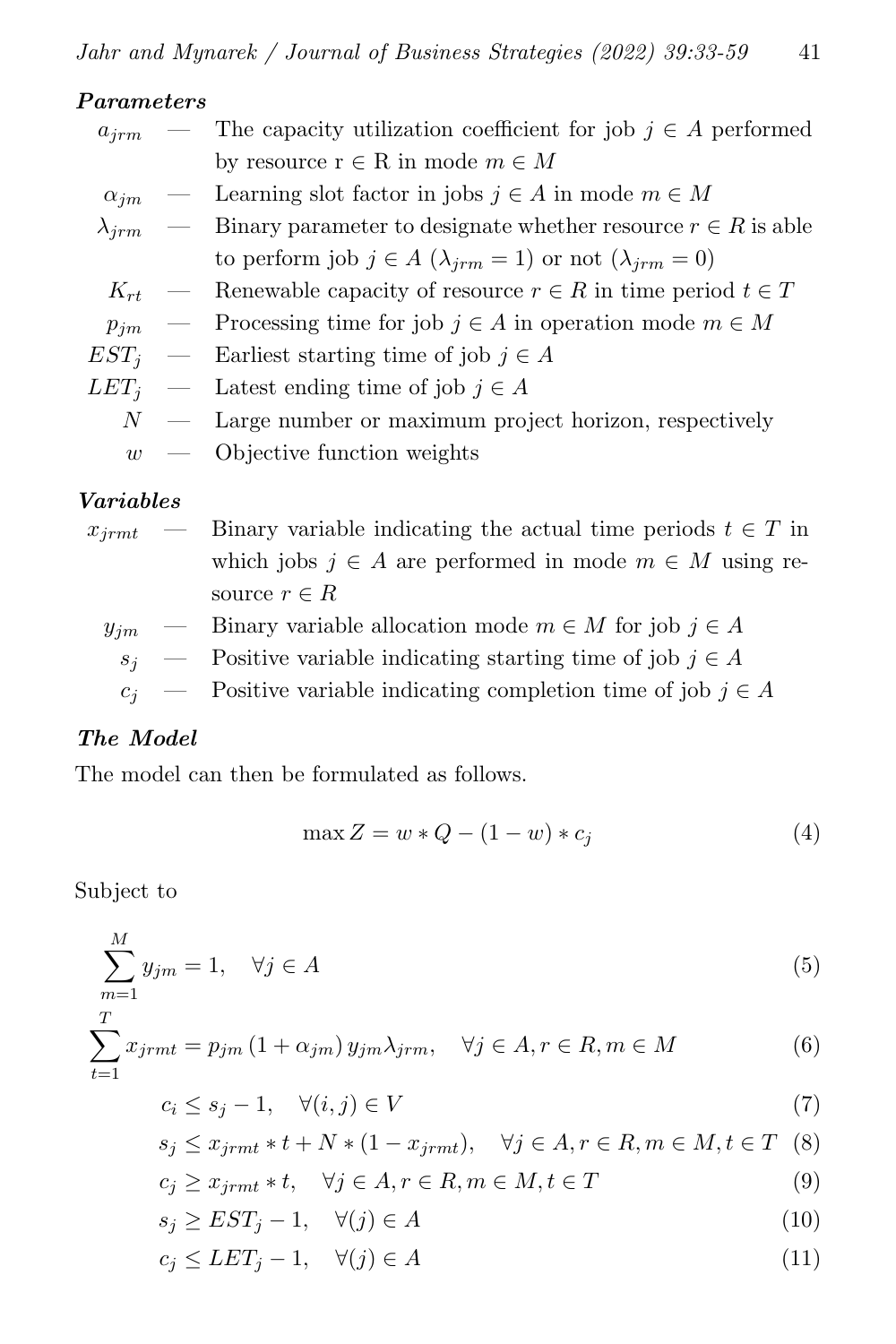42 Jahr and Mynarek / Journal of Business Strategies (2022) 39:33-59

$$
K_{rt} \ge \sum_{j=1}^{A} \sum_{m=1}^{M} a_{jrm} * x_{jrm}t, \quad \forall r \in R, t \in T
$$
\n
$$
\tag{12}
$$

<span id="page-9-2"></span><span id="page-9-1"></span><span id="page-9-0"></span>
$$
Q = \sum_{j=1}^{A} \sum_{r=1}^{R} \sum_{m=1}^{M} p_{jm} * (1 + \alpha_{jm}) * y_{jm} * \lambda_{jrm}
$$
 (13)

$$
x_{jrmt} \in \{0, 1\}, \quad \forall j \in A, r \in R, m \in M, t \in T \tag{14}
$$

$$
y_{jm} \in \{0, 1\}, \quad \forall j \in A, m \in M \tag{15}
$$

$$
s_j \ge 0, \quad \forall j \in A \tag{16}
$$

<span id="page-9-3"></span>
$$
c_j \ge 0, \quad \forall j \in A \tag{17}
$$

The objective function [\(4\)](#page-8-0) considers the completion time of the last job  $c_J$  and thus, the total project duration or makespan. From the customer (and cost) perspective, shorter completion times are preferred (Liu  $&$  Cheng, [2004\)](#page-24-4). We assume that the quality of the project (or product) will increase with a longer total processing time,  $Q$  (Chen et al., [2020;](#page-21-8) Shepherd et al., [2014\)](#page-25-4). Furthermore, employee motivation will probably improve as less time pressure favors an individual's participation in the job (Schaufeli et al., [2009\)](#page-25-8). Hence, the objective function is a weighted multi-criteria function with weights w and  $(1 - w)$  seeking efficient alternatives for the opposing goal variables.

As the objective function represents discrete optimization, one must consider that an optimal solution cannot be guaranteed. In fact, it is more likely that only the relevant efficient alternatives are selected using this approach (see Figure [2\)](#page-10-0).Thus, available potentially good compromises may be disregarded by optimization, depending on the weight definition (Olson, [2001;](#page-24-5) T'kindt & Billaut, [2001\)](#page-26-6). However, the automated calculation of efficient solutions is still a significant benefit compared with the widely used standard manual scheduling (Abedinnia et al., [2017\)](#page-20-3).

Mode allocation condition [\(5\)](#page-8-1) ensures that a job is performed in only one operation mode, that is, the effort levels for the jobs. Applying less effort to perform a job, and hence, reducing processing times, results in a shorter makespan. This may lead to longer processing times for follow-up rework and troubleshooting. Therefore, the expected quality of the project will decrease if less time is spent performing the project. Therefore, we show a positive correlation between project effort and quality (see Figure [2](#page-10-0) ).

Job distribution condition [\(6\)](#page-8-2) splits the total job processing time (right-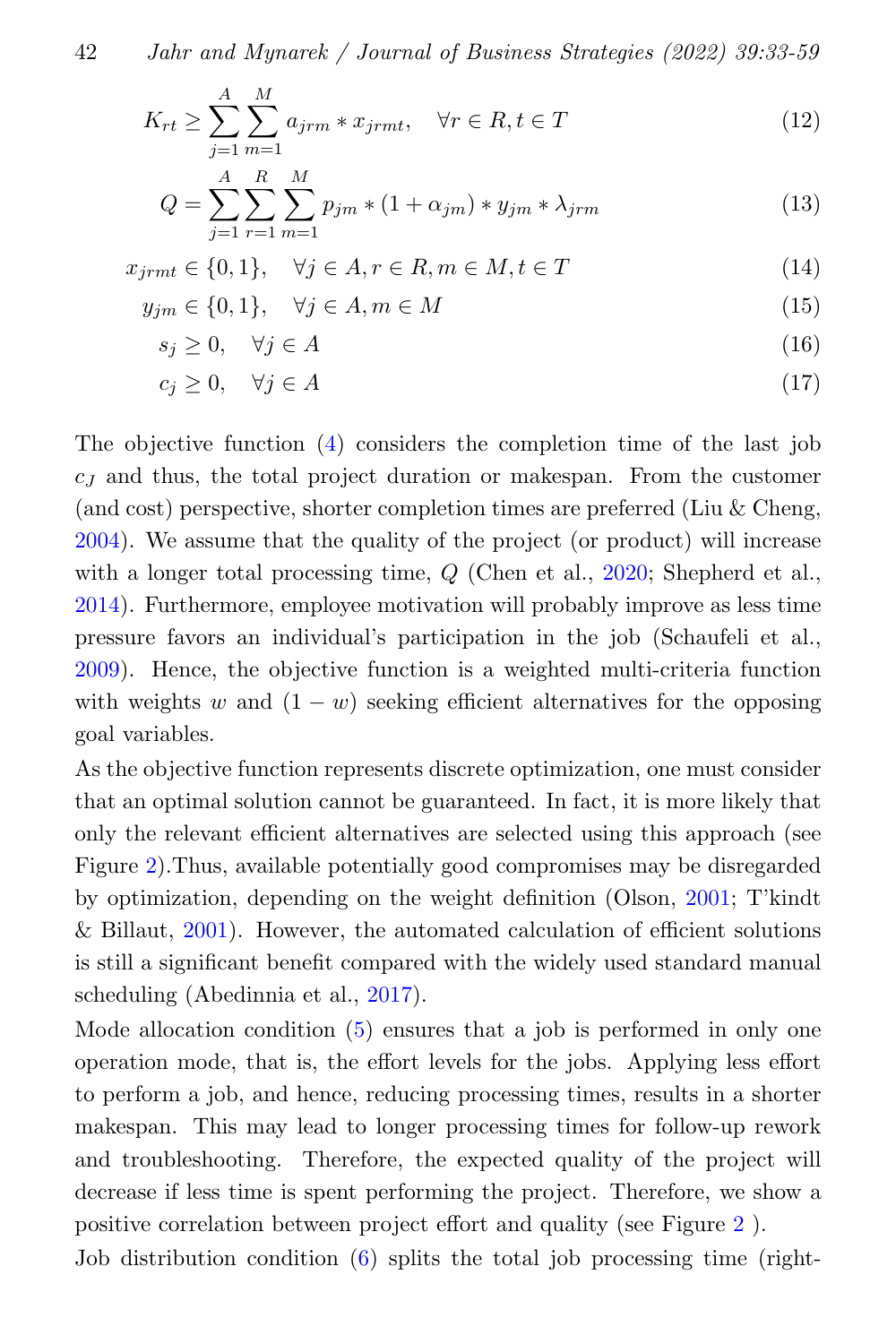<span id="page-10-0"></span>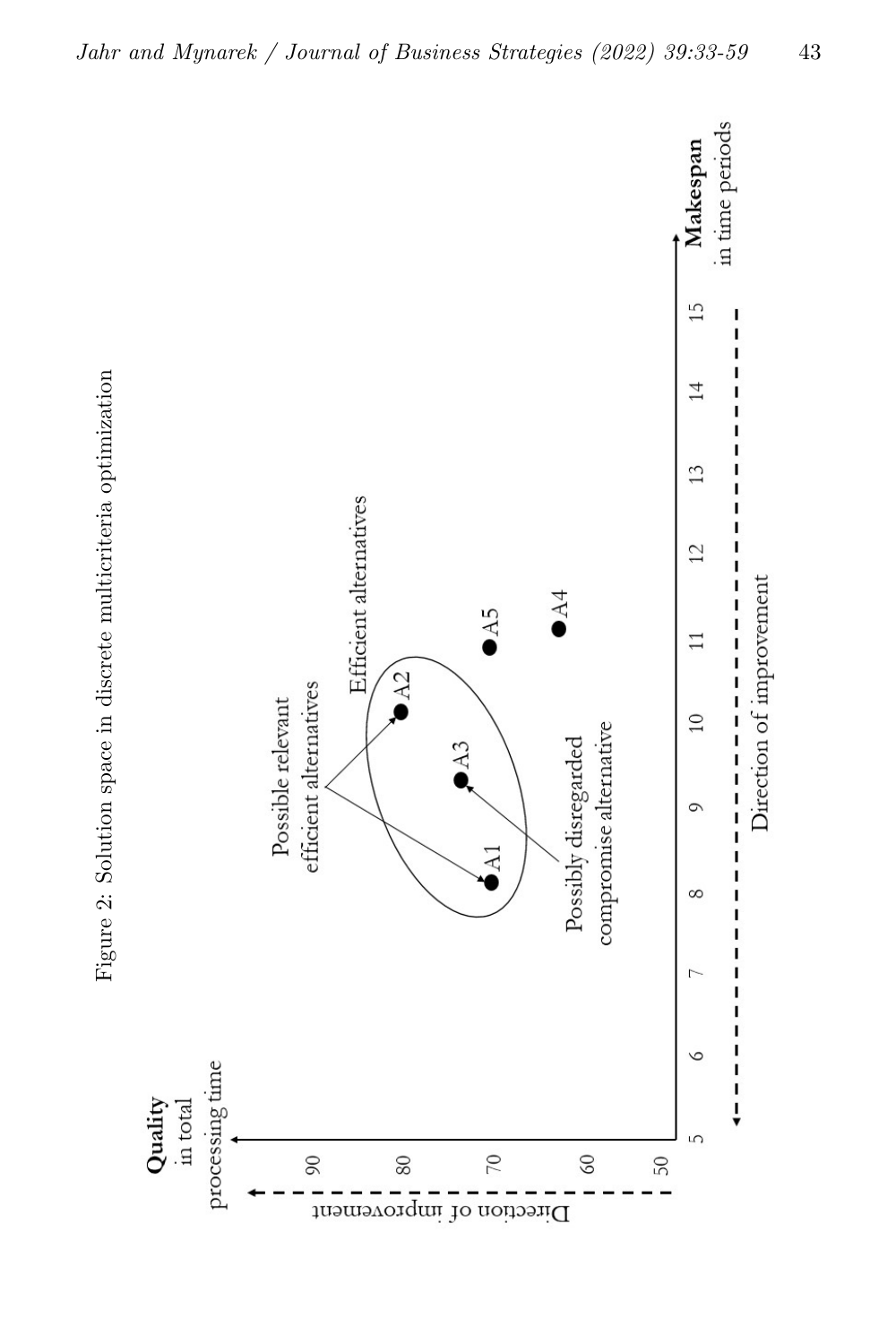| Job name         | Processing                        | Capacity | Time periods                               |                                    |                       |                                 |  |  |  |  |
|------------------|-----------------------------------|----------|--------------------------------------------|------------------------------------|-----------------------|---------------------------------|--|--|--|--|
|                  | time                              | demand   |                                            | い                                  | L٦                    | m                               |  |  |  |  |
| $\mathrm{Job}_1$ | 2 periods                         | 2 units  | $x_{\text{job1}} = 1$<br>$S_{\text{Iob1}}$ | $x_{\text{Job1}} = 0$<br>Job-Split | $x_{\text{job1}} = 1$ | Preemption<br>$c_{\text{Job1}}$ |  |  |  |  |
|                  | Total capacity demand (resources) |          |                                            |                                    |                       |                                 |  |  |  |  |

<span id="page-11-0"></span>Figure 3: Job schedule example with job-splitting and preemption

hand side) into parts along the time axis (left-hand side). Accordingly, the activity splitting and preemption of jobs can be depicted in combination with constraints  $(7)$  to  $(11)$  (Ballestin et al., [2009\)](#page-20-4). Figure [3](#page-11-0) shows the basic functions. The positive variables  $s_i$  and  $c_j$  indicate the time span in which a job can be performed (owing to the model and data structure, they take integer values). However, the time periods within the time span in which the jobs are actually performed are given by the binary variables  $x_{jrm}$ , and t. Consequently, a job can be interrupted and resumed within the time interval and/or preempted earlier than the possible completion time. However, each completion of a job requires corresponding capacity units.

Furthermore, in constraint [\(6\)](#page-8-2),  $\alpha$  is added to the processing time. The qualification for a job is considered by the binary parameter  $\lambda_{ir}$ . Assigning only suitable resources is also part of the self-organization aspect. In constraint [\(7\)](#page-8-3), the sequence relations between jobs are considered (De Reyck & Herroelen,  $1999$ ). Hence, the predecessor job i must be completed before successor job j can start. Constraints  $(8)$ – $(11)$  ensure that jobs start with their first part before the completion of their last part within the possible time span from the earliest starting time to the latest completion time (Elmaghraby, [1977;](#page-22-9) Kelley, [1963\)](#page-23-6). In constraint [\(12\)](#page-9-0), renewable resource capacities are considered so that the processing of a job part does not exceed the available capacities in a specific time period. Constraint [\(13\)](#page-9-1) is the total processing time, which is a proxy for the project quality. Finally, constraints  $(14)$ – $(17)$ define the decision variables.

#### 5. Use Case Simulation Study

For the analysis, we consider the real-life use case of a software service provider for customized IT applications with a maximum project horizon of  $N=135$  days (Jahr, [2014\)](#page-23-4). Figure [4](#page-13-0) shows the AoN project. After team kick-off, the project specifications and time requirements were determined.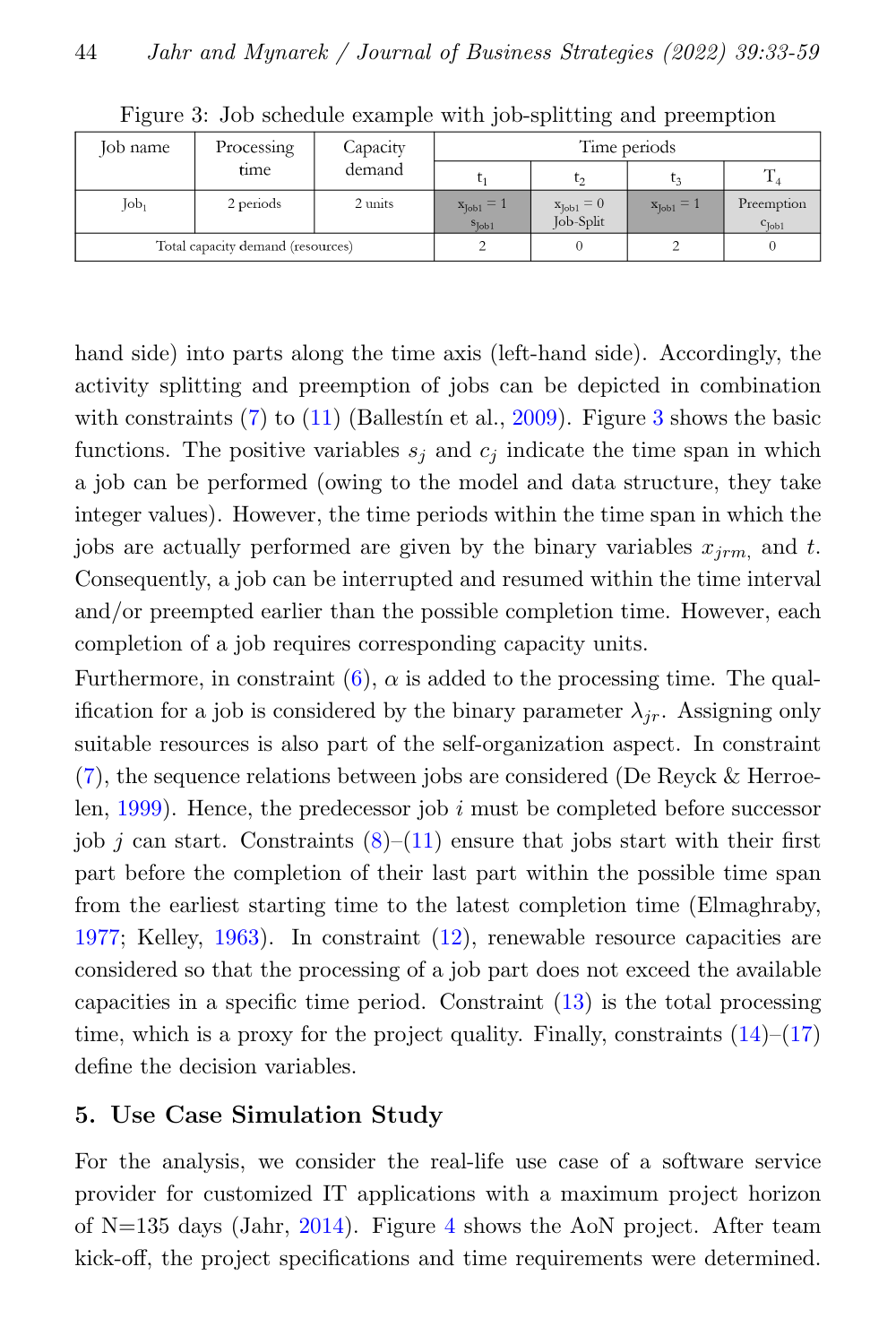Then, team member-specific jobs are performed, such as budget and scope calculations, customer coordination, and creating the technical system structure. Following the first-level front-end and back-end programming, the first team meeting must be assigned to collect the lessons learned. In the second project phase, the specific jobs are continued, that is, documentation, test scenarios, and second-level programming. Finally, after a second team meeting, software testing and delivery closes the project.

A simulation study including a baseline scenario is used to calculate the project performances, that is, the project durations (PD) or makespans, and the informal learning ratios (see Table [1](#page-15-0) and Table [2](#page-16-0) and Appendix). Five varying scenarios were compiled for ten alternative variations of weights  $w$ and learning factor  $\alpha$  in each case. The considered project includes software code programming (frontend and backend) as value-adding activities in early and later project phases, i.e. activities 'G', 'H', 'L' and 'M'. It is likely that (informal) learning has the greatest effect and is used by the company in these activities.

Therefore, simulation scenarios 1 to 5 show different combinations of valueadding activities (see Table [1\)](#page-15-0). The baseline scenario (Scenario 0) reflects a pure multiple objectives resource constraint project scheduling, focusing on project efficiency, that is, minimal project durations without systematic informal learning and thus  $w = \alpha = 0$ . Scenario 1 includes all value-adding activities and therefore reflects the other 'extreme' ending of the simulation study. The computations of the  $MRCP S^{SLE}$  were carried out using GAMS Version 24.8.5, and the SCIP and BARON solvers for mixed integer and nonlinear problems (Kılınç & Sahinidis, [2018;](#page-23-7) Vigerske & Gleixner, [2018\)](#page-26-7). All calculations were executed on an Intel Core i5 7200U CPU with 8 GB of RAM and 2.71 GHz. Both hardware and software reflect the standard technology in this field.

Most scenarios were solved optimally and within an acceptable timeframe (see Appendix). Consequently, improving computation times using heuris-tics, such as serial schedule generation schemes (Kolisch & Hartmann, [1999\)](#page-23-8), is not required for the considered simulation scope. However, regarding the general complexity of the problem (Anderson, [1999;](#page-20-5) Zareei & Hassan-Pour, [2015\)](#page-26-8), larger data sizes might require heuristic procedures (Lova et al., [2006\)](#page-24-6).

Table [1](#page-15-0) shows the simulation results as well as the scenario means, standard deviations (SD), and coefficients of variation (variation). In addition, Table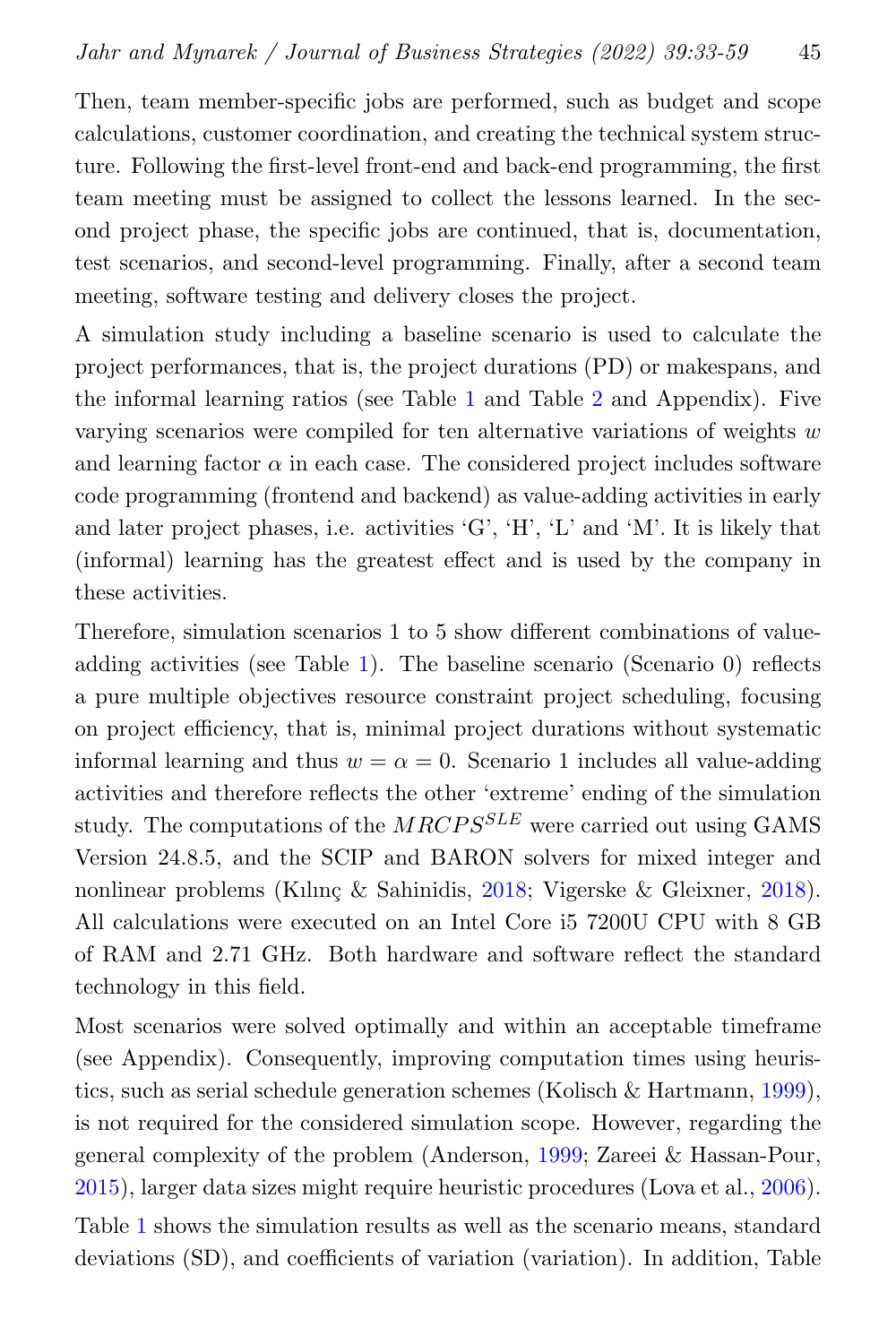<span id="page-13-0"></span>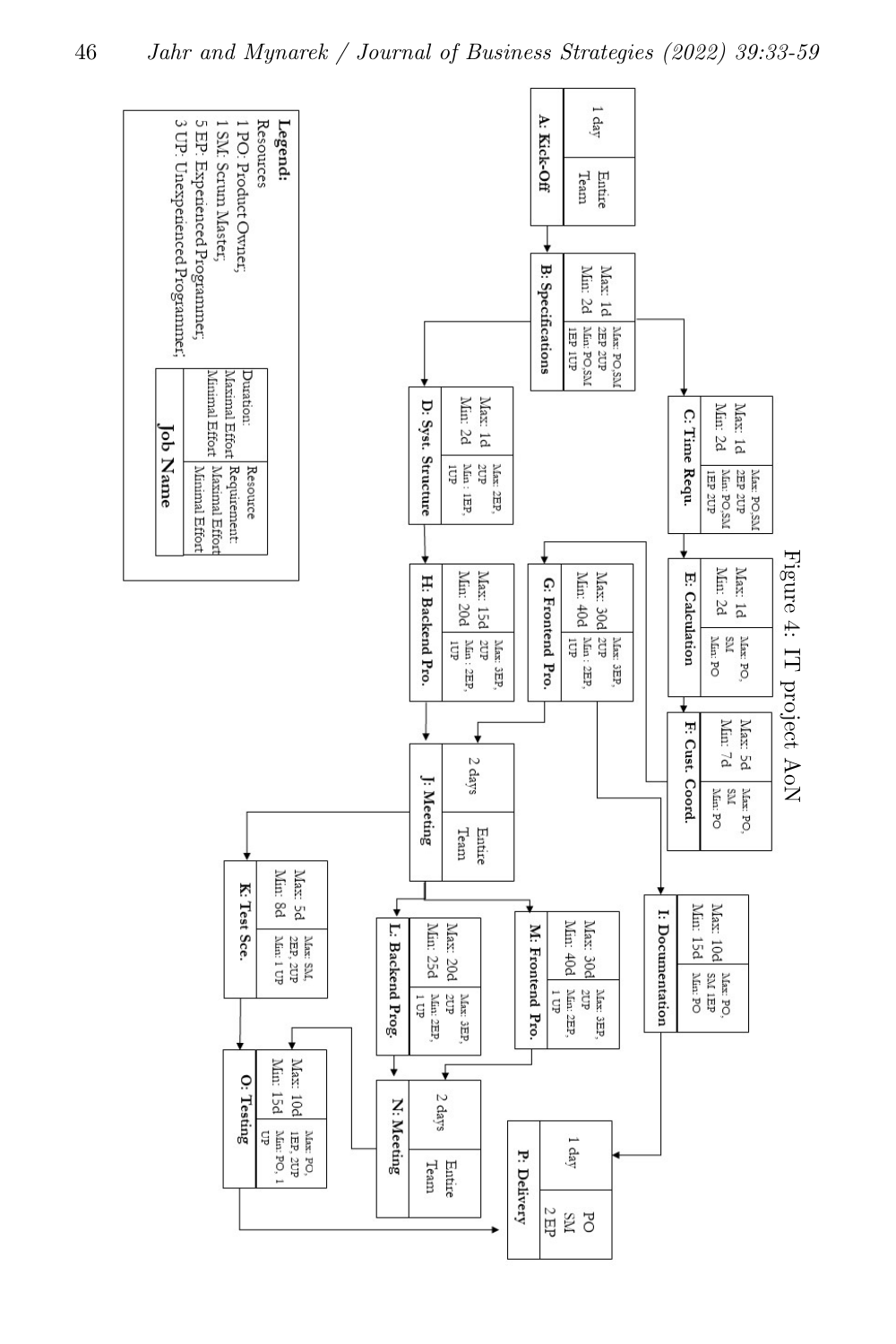[2](#page-16-0) shows the average results for varying weights in scenarios 1 to 5. In all scenarios, a complete focus on quality  $(w = 1)$  required the total project horizon  $(N=135)$ .

The baseline scenario shows a certain degree of unsystematic informal learning but at a low level with high volatility, which impedes the structured usage of learning effects. In addition to the ILR, the baseline results, in terms of project duration, are efficient and stable. All other scenarios show project durations at the same higher level because of the systematic informal learning efforts. An interesting effect can be observed between weights  $w = 0.7$  and  $w = 0.8$ . There, the project performance increases, that is, the duration decreases, and informal learning ratios remain stable or even increase. This could indicate possible classic learning (curve) effects for higher quality focuses in the considered test setting.

However, Scenarios 3 and 4, which emphasize informal learning activities in later phases, outperform those with informal learning in earlier stages (scenarios 2 and 5). Furthermore, further analysis of the five core scenarios indicates that 'extreme' scenario 1 promises the best overall project performance while considering informal learning. Thus, one-sided learning activities in the early or later project phases as well as selected

In this sense, the use of all value-adding activities for informal learning behaviors reflects continuous informal learning in a project. This is the best way to reduce project performance volatility and offers stable options for informal learning effects and quality improvements. Regarding the trade-off between quality and efficiency (minimal makespan), a quality focus range of  $0.3 \leq w \leq 0.5$  appears to be favorable; that is, the performance volatility is rather low and a stable systematic use of informal learning is available. Therefore, efficiency  $(1 - w)$  remains the recommended focus of projects.

The aggregated development of informal learning ratios and project durations compared with the baseline scenario (Figure [5\)](#page-17-0) indicates a smoothing effect for informal learning and partly for makespans. This can be explained by the structure of Equation [\(6\)](#page-8-2) and the functional relation in Equation [\(1\)](#page-5-0). A similar effect has been observed in time-series forecasting based on smoothing models (Hyndman & Athanasopoulos, [2021\)](#page-23-9). There, the forecasting factors shift weights between current and historic data and hence smoothen the forecast in time. In our case, varying  $\alpha$ -values shifted the project time to informal learning. Simultaneously, the objective function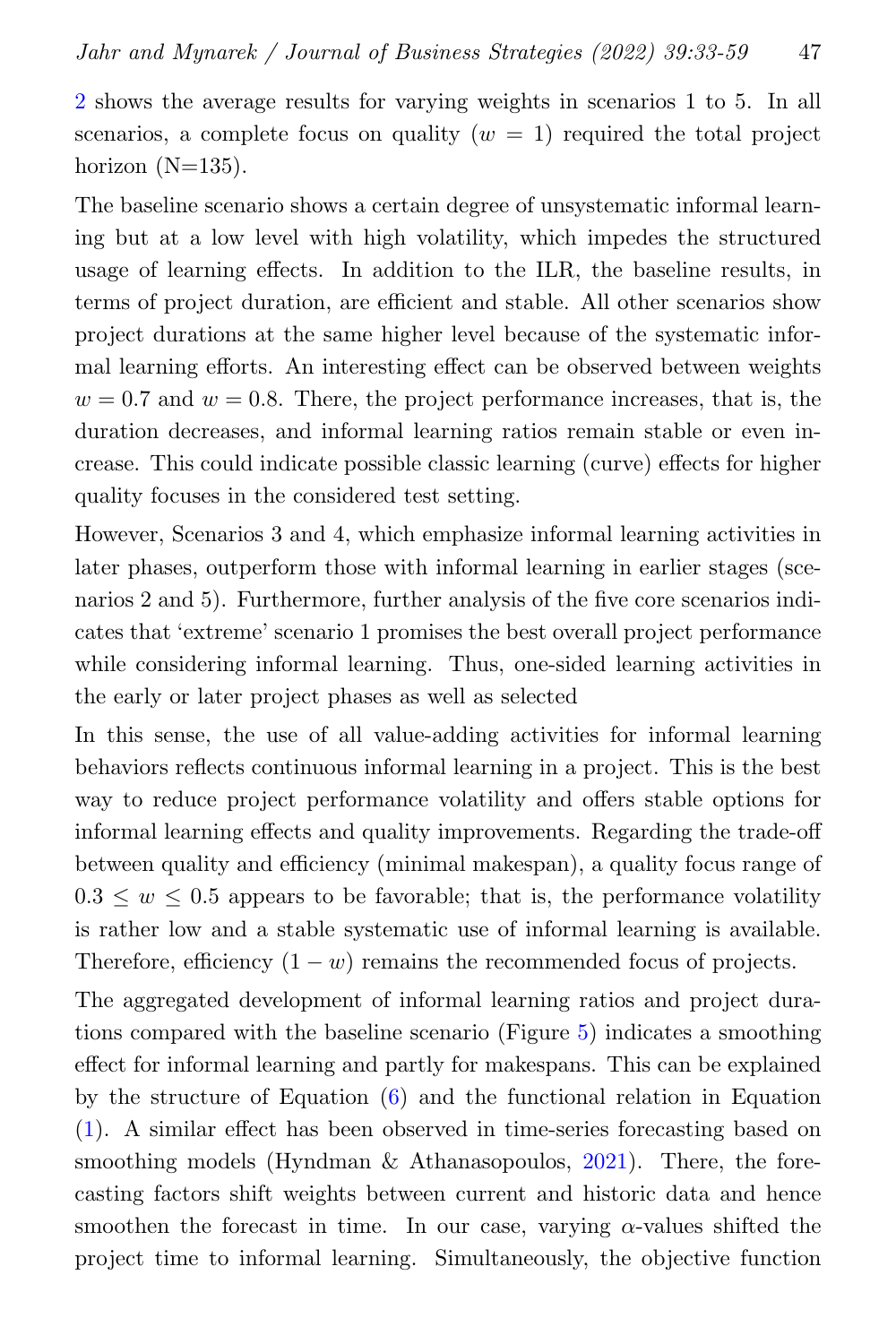<span id="page-15-0"></span>

| ILR: Informal Learning Ratio; PD: Project Duration; Weight: Objective Weight for Quality w | Variation     | SD        | Mean       |                                                                                                                            | 0.9    | $\overline{8}$                                            |                |                     |            |                | 0.334800.2000.2  |                  |            | Weight                  |             |              |            |              |                   |                                                                              |
|--------------------------------------------------------------------------------------------|---------------|-----------|------------|----------------------------------------------------------------------------------------------------------------------------|--------|-----------------------------------------------------------|----------------|---------------------|------------|----------------|------------------|------------------|------------|-------------------------|-------------|--------------|------------|--------------|-------------------|------------------------------------------------------------------------------|
|                                                                                            | 56.53% 12.54% | 0.0435    | 62200      | 0.2000                                                                                                                     | 0.0421 | 6820.0                                                    | 120974         | 6820.0              | 0.0395     | 1200.0         | 0.0694           | 00#00            | 0.0554     | ILR                     | Scenario    | Baseline     |            |              | $\widehat{\odot}$ |                                                                              |
|                                                                                            |               | $13.03$   | $104\,$    | 135                                                                                                                        | 100    | 90I                                                       | 901            | $\overline{5}$      | 90I        | $\overline{5}$ | 96               | 98               | 98         | ED                      |             |              |            |              |                   |                                                                              |
|                                                                                            | 19.73% 9.07%  | 0.0348    | $0.1764\,$ | 0.2058                                                                                                                     | 0.2058 | 0.2058                                                    | 0.2058         | 0.2036              | 7001.07    | 0.1116         | 0.1404           | 0.1505           | 0.1401     | $\overline{\text{ILR}}$ | activities  | value-adding | Total      |              | $\widehat{\Xi}$   |                                                                              |
|                                                                                            |               | 11.04     | 122        |                                                                                                                            |        | $\begin{array}{c} 130 \\ 134 \\ 124 \\ 135 \end{array}$   |                |                     | 126        |                | 18               | $\overline{103}$ | $\Xi$      | ЪD                      |             |              |            |              |                   |                                                                              |
|                                                                                            | 36.81% 14.18% | 6.0373    | 0.1013     | 1174                                                                                                                       | 0.1236 | 60010                                                     |                | $0.11724$<br>0.1724 | 0.1068     | 0.1145         | 0.0333           | 9690'0           | 1990.0     | ILR                     | Programming | Level        | First      |              | $\odot$           |                                                                              |
|                                                                                            |               | $17.02$   | 120        | 135                                                                                                                        |        | $\frac{130}{133}$                                         |                |                     | 126        | 122            | $\overline{105}$ | 82               | 89         | $\rm\thinspace d$       |             |              |            |              |                   |                                                                              |
|                                                                                            | 35.07% 12.42% | 0.0463    | 0.1320     | 0.1914                                                                                                                     | 0.1965 | 0.1659                                                    | 0.1630         | 0.1332              | 0.1349     | 0.1042         | 0.1088           | 0.0490           | 16734      | $\overline{\text{H}}$   | Programming | Level        | Second     |              | $\odot$           |                                                                              |
|                                                                                            |               | 14.95     | 120        | 135                                                                                                                        |        | $\frac{130}{128}$                                         |                |                     | 126        | 122            | 108              | $\overline{16}$  | 86         | FD                      |             |              |            |              |                   |                                                                              |
|                                                                                            | 24.44% 11.37% | 7020.0    | 0.0848     | 1137                                                                                                                       | 1091   | 0.0938                                                    | 1067           | 6.0873              | 0.0884     | 1290'0         | 1120.0           | 0.0508           | 2620.0     | ПR                      | Backend     | Frontend     |            | <b>Mixed</b> |                   | Table 1: Simulation results for all scenarios and scenario-specific analysis |
|                                                                                            |               | $13.68\,$ | 120        | $135\,$                                                                                                                    | 126    | 125                                                       | $133\atop 135$ |                     | <b>126</b> | $122\,$        | 105              | $\overline{0}0$  | $\sqrt{2}$ | FD                      |             |              | Learning 1 |              | $(\pm)$           |                                                                              |
|                                                                                            | 37.49% 14.23% | 0.0305    | 0.0812     | $\begin{array}{l} 0.0572 \\ 0.06577 \\ 0.05377 \\ 0.0977 \\ 0.0941 \\ 0.1009 \\ 0.1111 \\ 0.1304 \\ 0.1304 \\ \end{array}$ |        |                                                           |                |                     |            |                |                  |                  | 0.0209     | ЩR                      | Frontend    | Backend      | Learning 2 |              | $\binom{5}{1}$    |                                                                              |
|                                                                                            |               | 17.0      | 120        |                                                                                                                            |        | $\frac{122}{1280}$ $\frac{1280}{1284}$ $\frac{1281}{125}$ |                |                     |            |                | 108              |                  |            | ЪĹ                      |             |              |            |              |                   |                                                                              |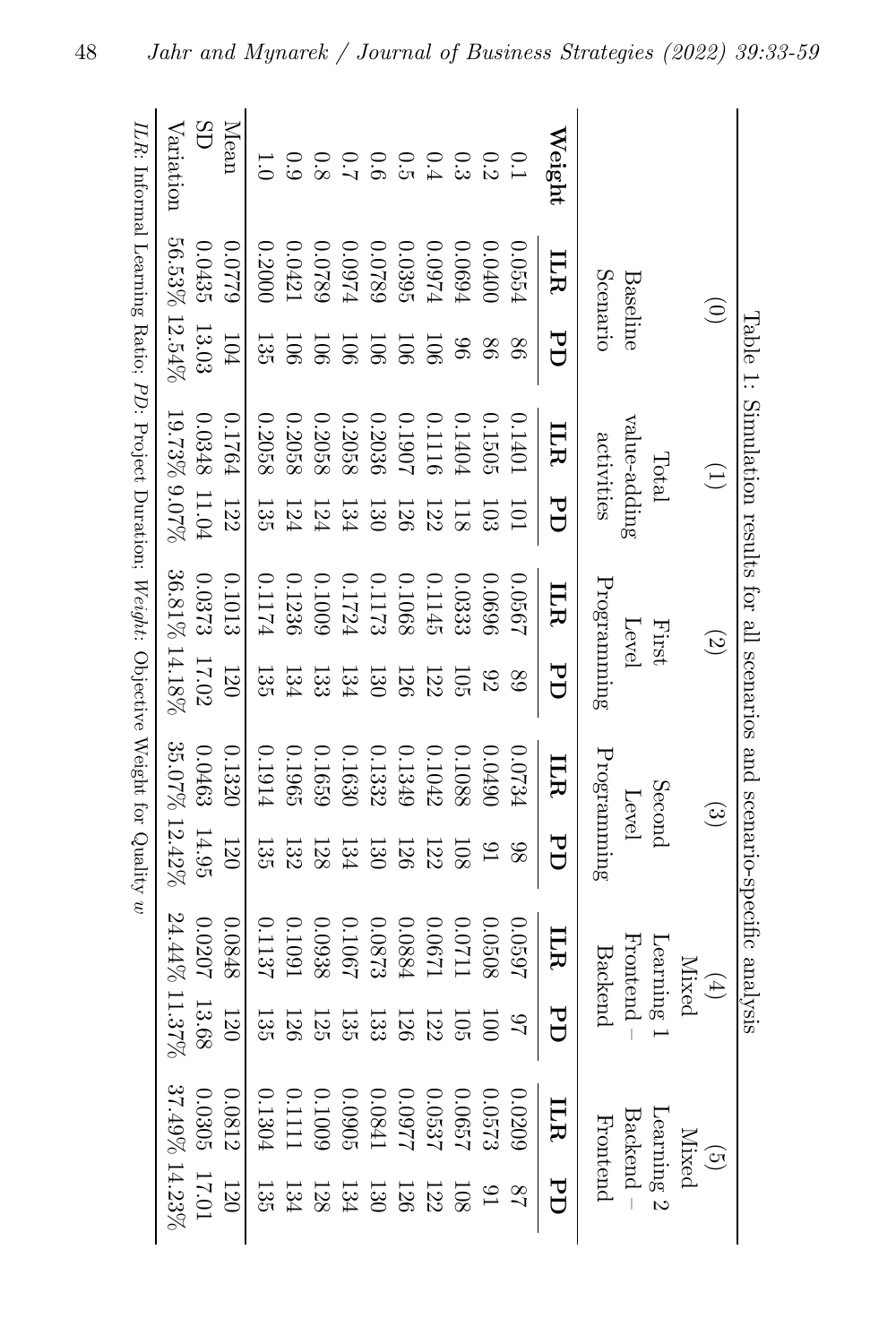<span id="page-16-0"></span>

|        |        | ILR.   |           | PD.  |      |           |  |  |  |
|--------|--------|--------|-----------|------|------|-----------|--|--|--|
| Weight | Mean   | SD     | Variation | Mean | SD   | Variation |  |  |  |
| 0.1    | 0.0702 | 0.0309 | 55.64%    | 94   | 5.43 | 5.75%     |  |  |  |
| 0.2    | 0.0490 | 0.0382 | 50.66%    | 95   | 5.08 | 5.33%     |  |  |  |
| 0.3    | 0.1088 | 0.0371 | 44.19%    | 109  | 4.79 | 4.40\%    |  |  |  |
| 0.4    | 0.1042 | 0.0249 | 27.64%    | 122  | 0.00 | $0.00\%$  |  |  |  |
| 0.5    | 0.1349 | 0.0369 | 29.86%    | 126  | 0.00 | $0.00\%$  |  |  |  |
| 0.6    | 0.1332 | 0.0434 | 34.66%    | 131  | 1.20 | $0.92\%$  |  |  |  |
| 0.7    | 0.1630 | 0.0438 | 29.51%    | 134  | 0.40 | $0.30\%$  |  |  |  |
| 0.8    | 0.1659 | 0.0447 | 33.47%    | 128  | 3.14 | 2.46\%    |  |  |  |
| 0.9    | 0.1965 | 0.0428 | 28.68%    | 130  | 4.20 | 3.23%     |  |  |  |
| 1.0    | 0.1914 | 0.0389 | 25.65\%   | 135  | 0.00 | $0.00\%$  |  |  |  |

Table 2: Weight Specific Analysis for Simulations of Scenarios 1 to 5

ILR: Informal Learning Ratio; PD: Project Duration; Weight: Objective Weight for Quality w

aims to achieve a trade-off between increasing the time for quality  $(w)$  and reducing the time for greater efficiency  $(1 - w)$ . Therefore, the optimization intends to smoothen the project time usage, which is most clear for values  $w \geq 0.4$ .

By contrast, the ILR in the baseline scenario reacts more strongly to varying weights. Furthermore, there is a strong surge in project duration to full quality focus  $(w = 1)$  compared to the smoothed aggregated scenarios. In this respect, the model is easier to predict and offers improved planning reliability. In conclusion, the simulation indicates that informal learning can be systematically integrated into project scheduling and simultaneously provide reliable project performance. The strategic implications remain a focus on efficiency ( $w \leq 0.5$ ) with continuous usage of informal learning in all relevant value-adding activities, up to 10% of the available resource time.

#### 6. Discussion

According to Ryan and Deci [\(2017\)](#page-25-3), social integration into an organization, is one of the basic psychological needs of employees, such as social support or collectivity. Therefore, it is important to generate optimal project schedules to enable employee participation in informal learning activities. Our approach systematically incorporates informal learning into project scheduling, making informal learning behaviors identifiable.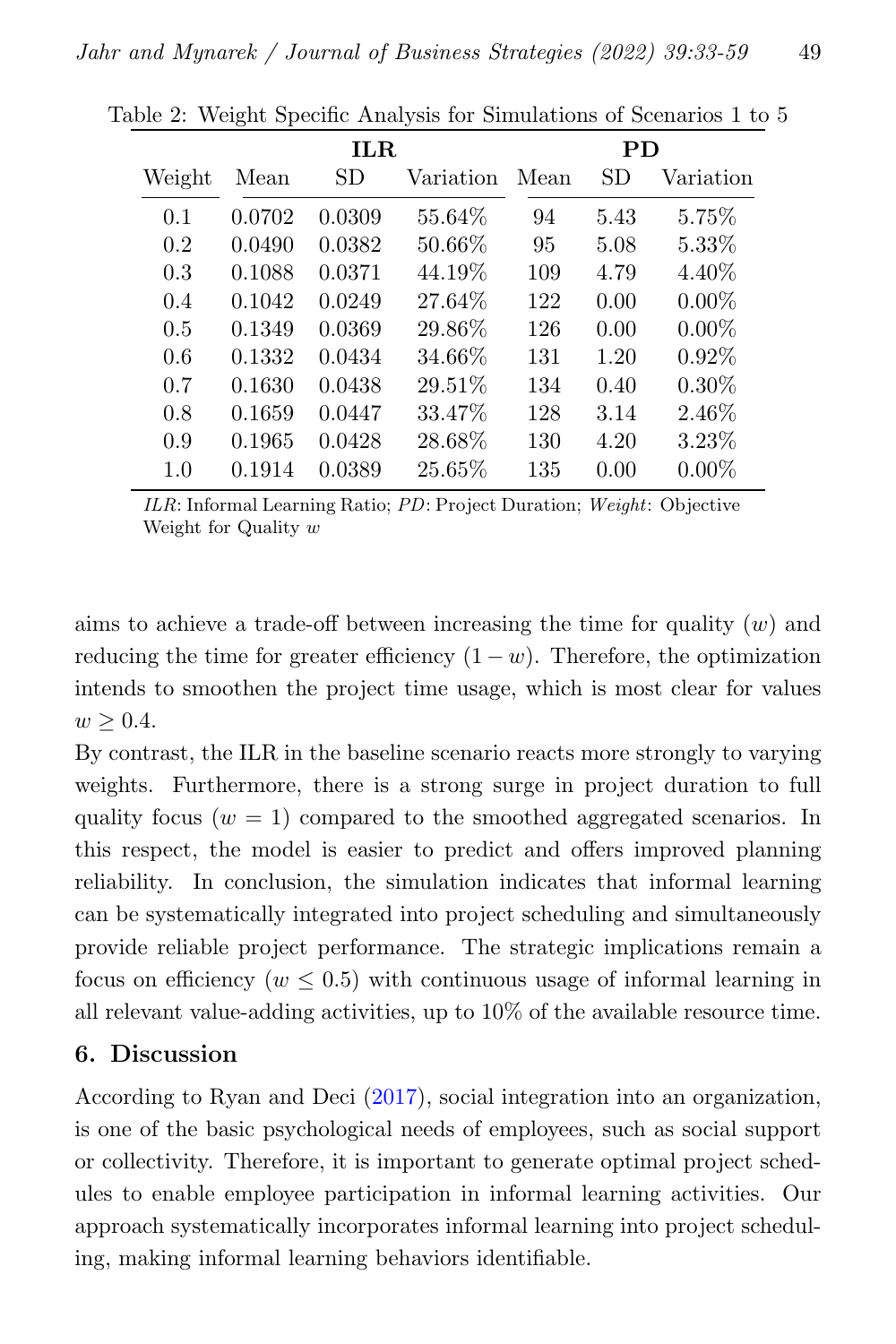<span id="page-17-0"></span>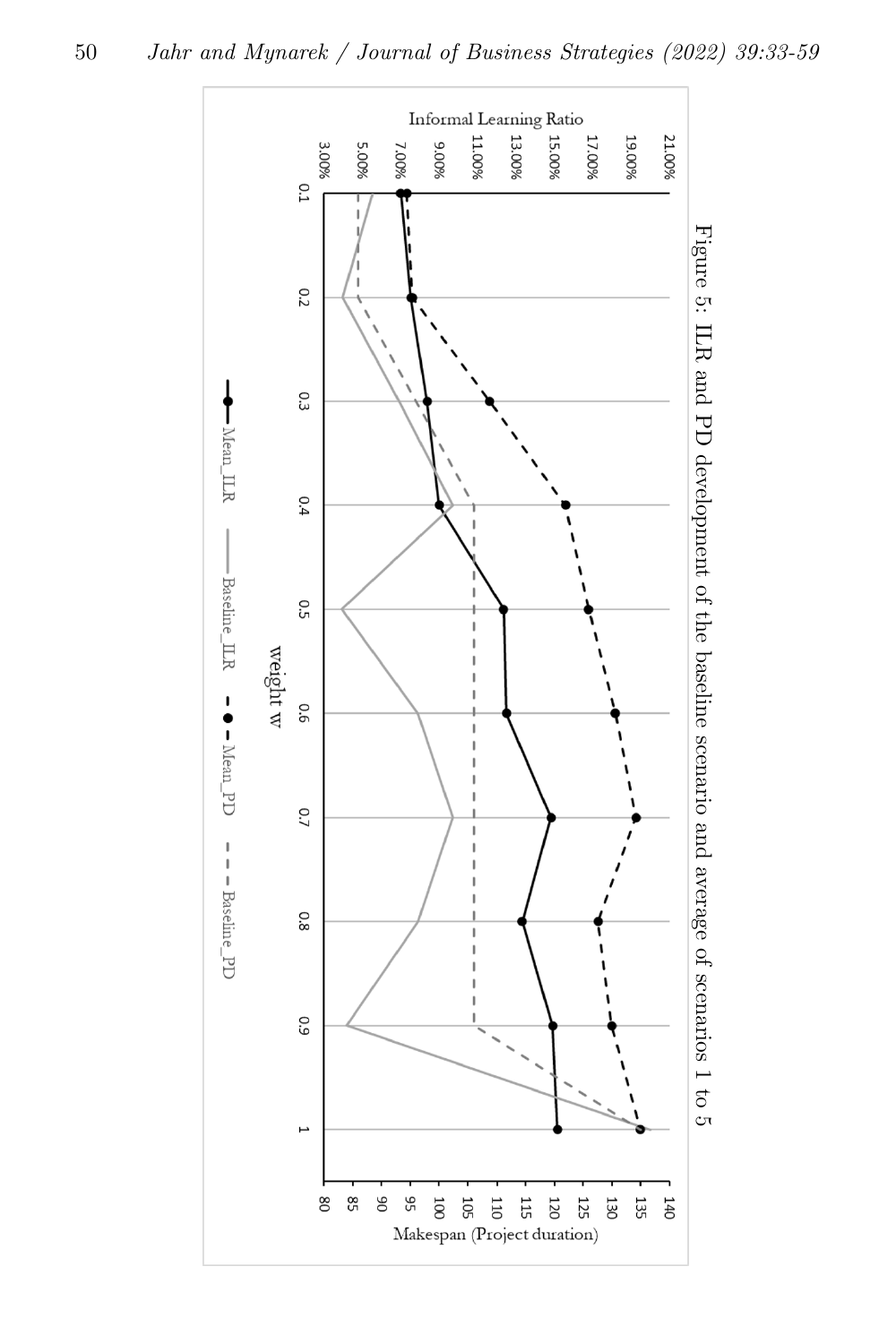However, a crucial point when transferring real-life system elements into an abstracting mathematical model is the accurate mapping of qualitative aspects into quantitative parameters (Nasrallah et al., [2003\)](#page-24-7). Here, the representation of informal learning behaviors shows a limited theoretical accuracy of psychological processes. Nevertheless, we show that the systemization of informal learning allows for the application of mathematical modelling. The considered approach intends to make efficiency-oriented management more flexible and adaptive to the way individuals collaborate and perform their work in the B2B and B2C contexts.

In this context, a lively discussion focused on innovative organizational methodology in the early 2000s, that is, traditional versus agile management (Heimicke et al., [2020;](#page-23-10) Jahr, [2014;](#page-23-4) Schmidt, [2019\)](#page-25-9). Following this discussion in recent years, observers have obtained the impression that they represent opposing sides or philosophies of business management. On the one hand, traditional management is based on fixed structures and scheduling, hierarchical decision-making, and control, which focus on customer demands, particularly by meeting delivery times, quantities, and prices, that is, costs or budgets. In this traditional management environment, relatively broad qualitative and quantitative methods have been available and continuously refined for a long time.

On the other hand, there is a relatively-new agile methodology that focuses on employee needs with flat hierarchies and flexible work schemes. This approach is beneficial to employee motivation and, therefore, has a positive effect on process and product quality (Carbonell et al., [2009\)](#page-21-9). However, the encounter of customers and upper management expectations about fixed budgets and times, and employee expectations about free space while performing their tasks is a constant source of conflict.

It could be argued that both worlds are not completely contrary; for example, the agile SCRUM project management concept is not agile in the way that it was initially meant to be (*Manifesto for Agile Software Develop*ment,  $2001$ ), but an interpretation of traditional project management with enhanced free space for employees. The strongest reference to this view is the fact that the editors of the agile manifesto withdrew their philosophy some years later, following the above lines of argument (*Manifesto for Half-*Arsed Agile Software Development, [2001\)](#page-24-9). Here, we do not intend to expand on the discussion. We recognize that business managers, especially in the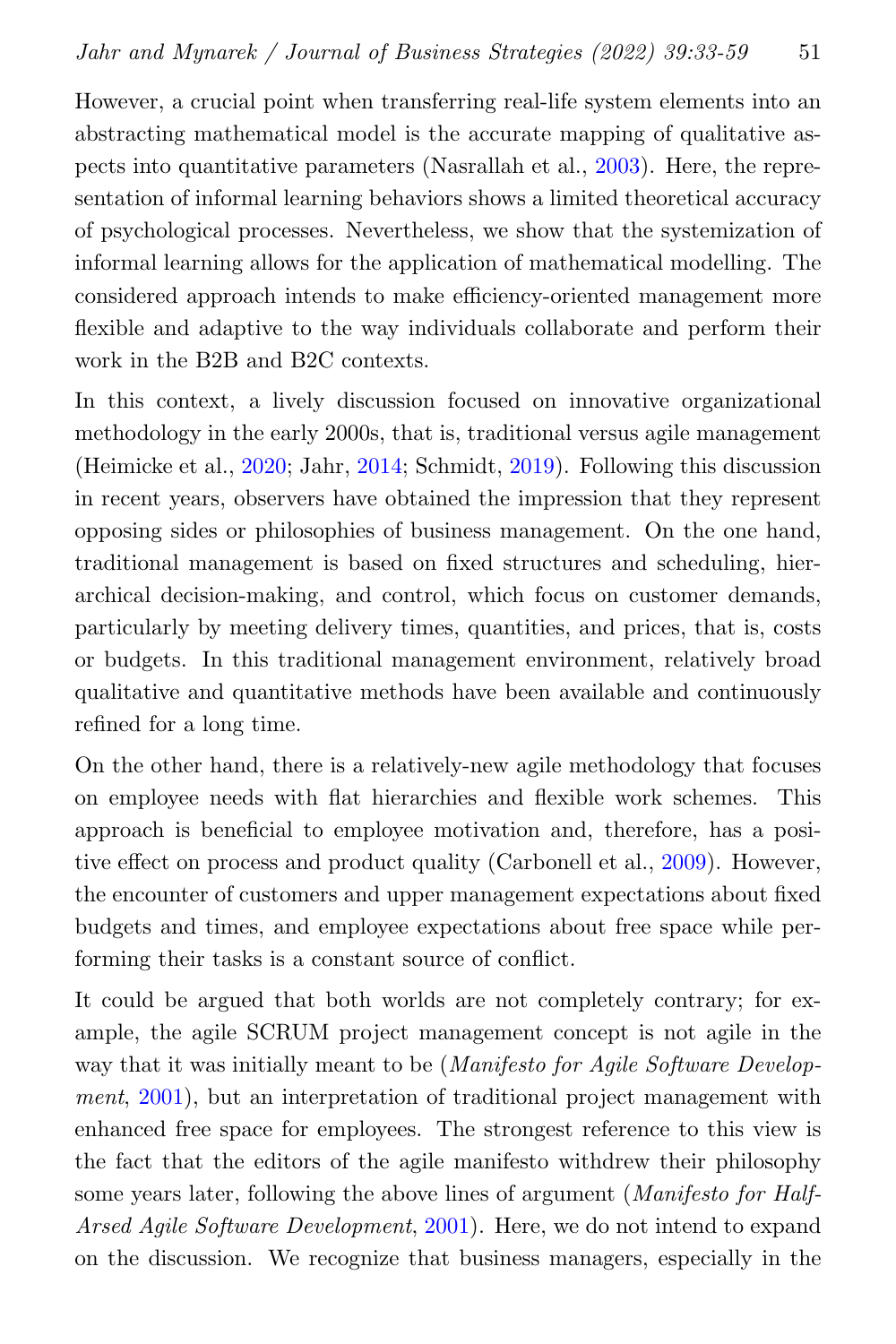service industry, face the challenge of keeping up with innovative agile management approaches in an area of tension between markets, stakeholders, and shareholders.

# 7. Conclusions

Knowledge creation is a key task at the center of strategic management decisions. Therefore, learning has become a competitive factor for organizations to improve their performances and sustain their market position. However, organizational learning is largely informal and thus organizations require efficient methodology to make informal learning calculable.

The objective of this study is the systematization and integration of informal learning into daily project workflows. We show that hybrid approaches combining artificial intelligence and agile organizational theory can be used to balance strategic efficiency and quality based goals. Thus, providing opportunities to learn within an organization can lead to increased commitment of an individual and team, which in turn helps increase employee retention (Neininger et al., [2010\)](#page-24-10). Furthermore, the approach implicitly aims at an individual's self-efficacy, which describes people's inner conviction to achieve greater professionalism through their own abilities and actions (Alt & Raichel, [2020\)](#page-20-6). Another important aspect is the quantification of the causes and effects of informal learning. Here, we propose an informal learning ratio that quantifies the informal learning options for employees within a project.

A simulation study shows that up to 10% of the working time can be used for informal learning activities within projects at acceptable project durations compared to a baseline scenario. Moreover, stable (or decreasing) project durations and increasing ILR can indicate learning effects, as described by Wright [\(1936\)](#page-26-3). This study also revealed that classic efficiency-oriented management is recommended as the dominant strategic option. Nevertheless, new organizational aspects can be considered without significantly increasing project efficiency. Consequently, we present an enhanced multiobjective resource constraint project scheduling model to integrate systematic time slots for informal learning and agile elements into efficiency-based operations management.

There is considerable need for research on the application of hybrid approaches in agile management and digitalization, notably in the service industry. For example, Benkenstein et al. [\(2017\)](#page-20-0) indicated that operational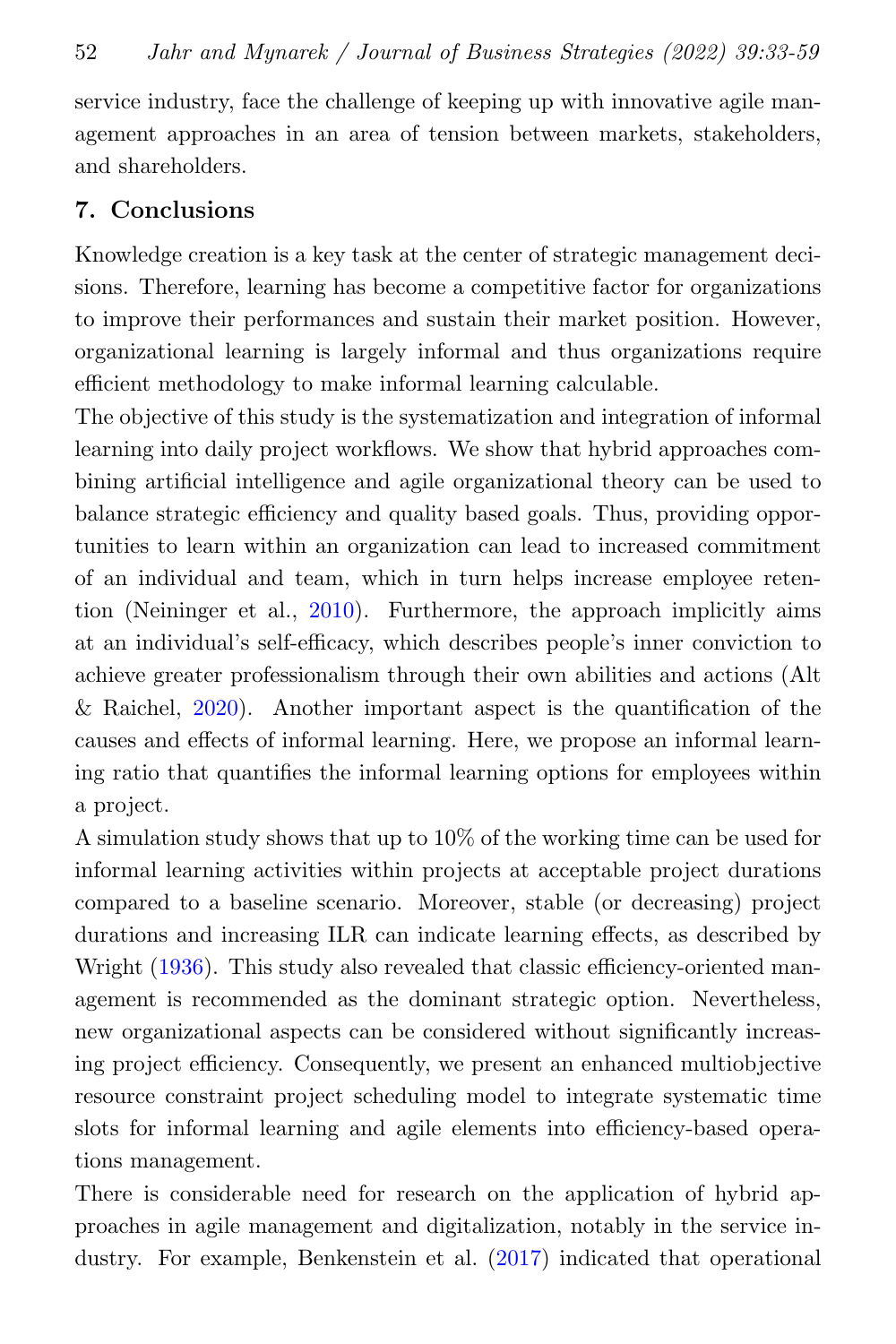research methodologies are increasingly being used in the service industry. Hence, broad-based empirical studies and economic experiments focusing on the specifications of model variables and parameters can refine the accuracy of the presented scheduling in strategic management. Moreover, a large amount of traditional operational research and new agile concepts can be combined and extended to solve the current problems in various business areas.

#### References

- <span id="page-20-3"></span>Abedinnia, H., Glock, C. H., & Schneider, M. D. (2017). Machine scheduling in production: A content analysis. Applied Mathematical Modelling, 50, 279–299. <https://doi.org/10.1016/j.apm.2017.05.016>
- <span id="page-20-6"></span>Alt, D., & Raichel, N. (2020). Enhancing perceived digital literacy skills and creative self-concept through gamified learning environments: Insights from a longitudinal study. International Journal of Educational Research, 101, 101561. [https://doi.org/https://doi.org/10.](https://doi.org/https://doi.org/10.1016/j.ijer.2020.101561) [1016/j.ijer.2020.101561](https://doi.org/https://doi.org/10.1016/j.ijer.2020.101561)
- <span id="page-20-5"></span>Anderson, P. (1999). Perspective: Complexity theory and organization science. Organization science,  $10(3)$ ,  $216-232$ . [https://doi.org/10.1287/](https://doi.org/10.1287/orsc.10.3.216) [orsc.10.3.216](https://doi.org/10.1287/orsc.10.3.216)
- <span id="page-20-2"></span>Ballestín, F., Valls, V., & Quintanilla, S. (2008). Pre-emption in resourceconstrained project scheduling. European Journal of Operational Research, 189 (3), 1136–1152. [https://doi.org/https://doi.org/10.1016/](https://doi.org/https://doi.org/10.1016/j.ejor.2006.07.052) [j.ejor.2006.07.052](https://doi.org/https://doi.org/10.1016/j.ejor.2006.07.052)
- <span id="page-20-4"></span>Ballestín, F., Valls, V., & Quintanilla, S. (2009). Scheduling projects with limited number of preemptions. Computers & Operations Research,  $36(11), 2913-2925.$  [https://doi.org/https://doi.org/10.1016/j.cor.](https://doi.org/https://doi.org/10.1016/j.cor.2009.01.006) [2009.01.006](https://doi.org/https://doi.org/10.1016/j.cor.2009.01.006)
- <span id="page-20-1"></span>Bednall, T. C., Sanders, K., & Runhaar, P. (2014). Stimulating informal learning activities through perceptions of performance appraisal quality and human resource management system strength: A two-wave study. Academy of Management Learning & Education, 13(1), 45-61. <https://doi.org//amle.2012.0162>
- <span id="page-20-0"></span>Benkenstein, M., Bruhn, M., Büttgen, M., Hipp, C., Matzner, M., & Nerdinger, F. W. (2017). Topics for service management research–a european perspective. Journal of Service Management Research, 1(1), 4-21.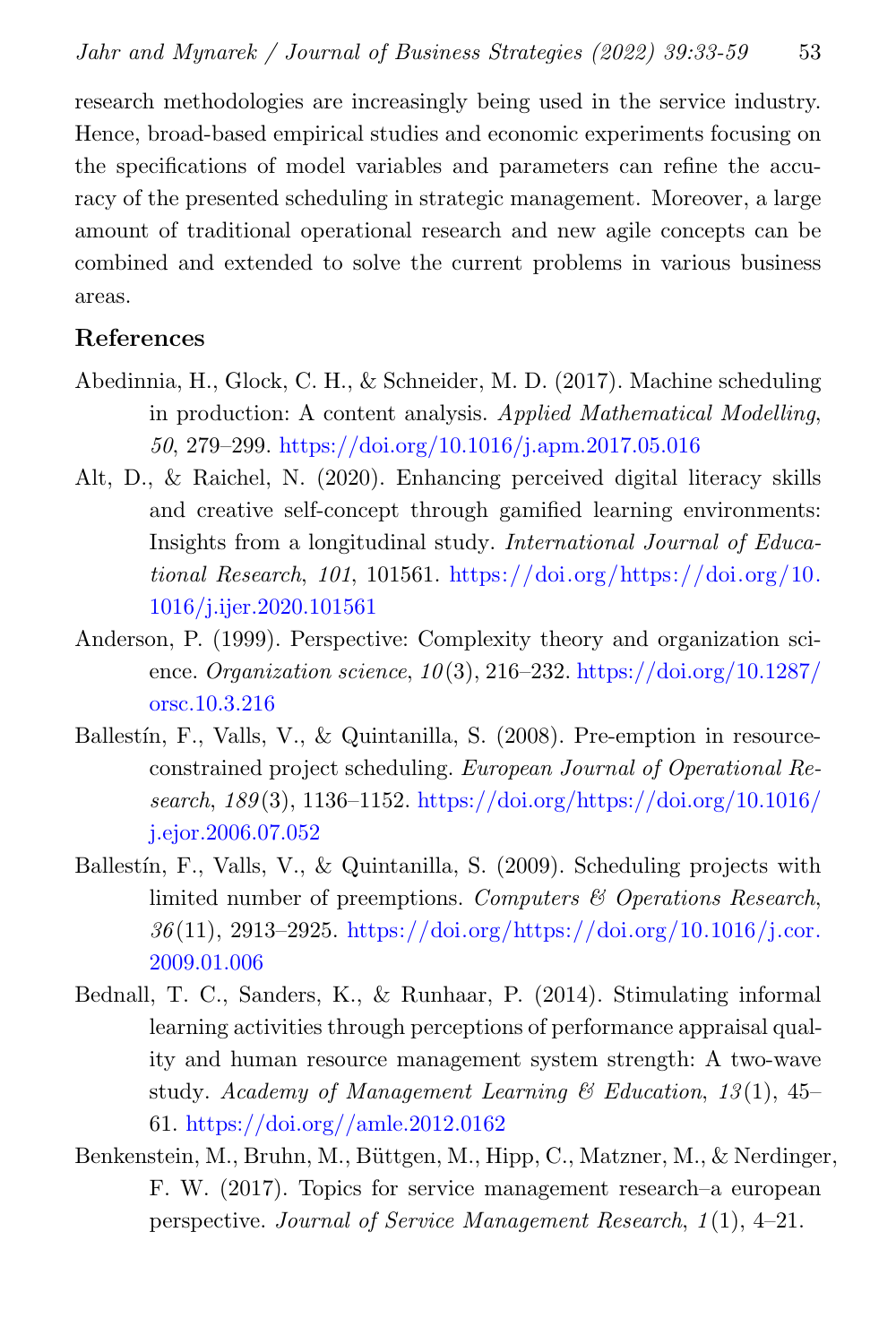- <span id="page-21-1"></span>Bigelow, L. S., & Barney, J. B. (2021). What can strategy learn from the business model approach? Journal of Management Studies, 58 (2), 528–539. <https://doi.org/10.1111/joms.12579>
- <span id="page-21-4"></span>Blit, J. (2017). Learning remotely: R&D satellites, intra-firm linkages, and knowledge sourcing. Journal of Economics  $\mathcal{B}$  Management Strategy, 26 (4), 757–781. <https://doi.org/10.1111/jems.12213>
- <span id="page-21-3"></span>Blume, B. D., Ford, J. K., Baldwin, T. T., & Huang, J. L. (2010). Transfer of training: A meta-analytic review. Journal of management, 36 (4), 1065–1105. <https://doi.org/10.1177/0149206309352880>
- <span id="page-21-5"></span>Brucker, P., Drexl, A., Möhring, R., Neumann, K., & Pesch, E. (1999). Resource-constrained project scheduling: Notation, classification, models, and methods. European journal of operational research,  $112(1)$ , 3–41. [https://doi.org/10.1016/S0377-2217\(98\)00204-5](https://doi.org/10.1016/S0377-2217(98)00204-5)
- <span id="page-21-7"></span>Buddhakulsomsiri, J., & Kim, D. S. (2006). Properties of multi-mode resourceconstrained project scheduling problems with resource vacations and activity splitting. European Journal of Operational Research, 175 (1), 279–295. <https://doi.org/10.1016/j.ejor.2005.04.030>
- <span id="page-21-9"></span>Carbonell, P., Rodríguez-Escudero, A. I., & Pujari, D. (2009). Customer involvement in new service development: An examination of antecedents and outcomes. Journal of Product Innovation Management, 26 (5), 536–550. <https://doi.org/10.1111/j.1540-5885.2009.00679.x>
- <span id="page-21-6"></span>Cefis, E., Marsili, O., & Rigamonti, D. (2020). In and out of balance: Industry relatedness, learning capabilities and post-acquisition innovative performance. Journal of Management Studies, 57 (2), 210–245. [https:](https://doi.org/https://doi.org/10.1111/joms.12441) [//doi.org/https://doi.org/10.1111/joms.12441](https://doi.org/https://doi.org/10.1111/joms.12441)
- <span id="page-21-0"></span>Cerasoli, C. P., Alliger, G. M., Donsbach, J. S., Mathieu, J. E., Tannenbaum, S. I., & Orvis, K. A. (2018). Antecedents and Outcomes of Informal Learning Behaviors: A Meta-Analysis. Journal of Business and Psychology, 33 (2), 203–230. <https://doi.org/10.1007/s10869-017-9492-y>
- <span id="page-21-8"></span>Chen, R., Liang, C., Gu, D., & Zhao, H. (2020). A competence-time-quality scheduling model of multi-skilled staff for IT project portfolio. Computers & Industrial Engineering, 139, 106183. [https://doi.org/10.](https://doi.org/10.1016/j.cie.2019.106183) [1016/j.cie.2019.106183](https://doi.org/10.1016/j.cie.2019.106183)
- <span id="page-21-2"></span>Claver-Cortés, E., Pertusa-Ortega, E. M., & Molina-Azorín, J. F. (2012). Characteristics of organizational structure relating to hybrid competitive strategy: Implications for performance. Journal of Business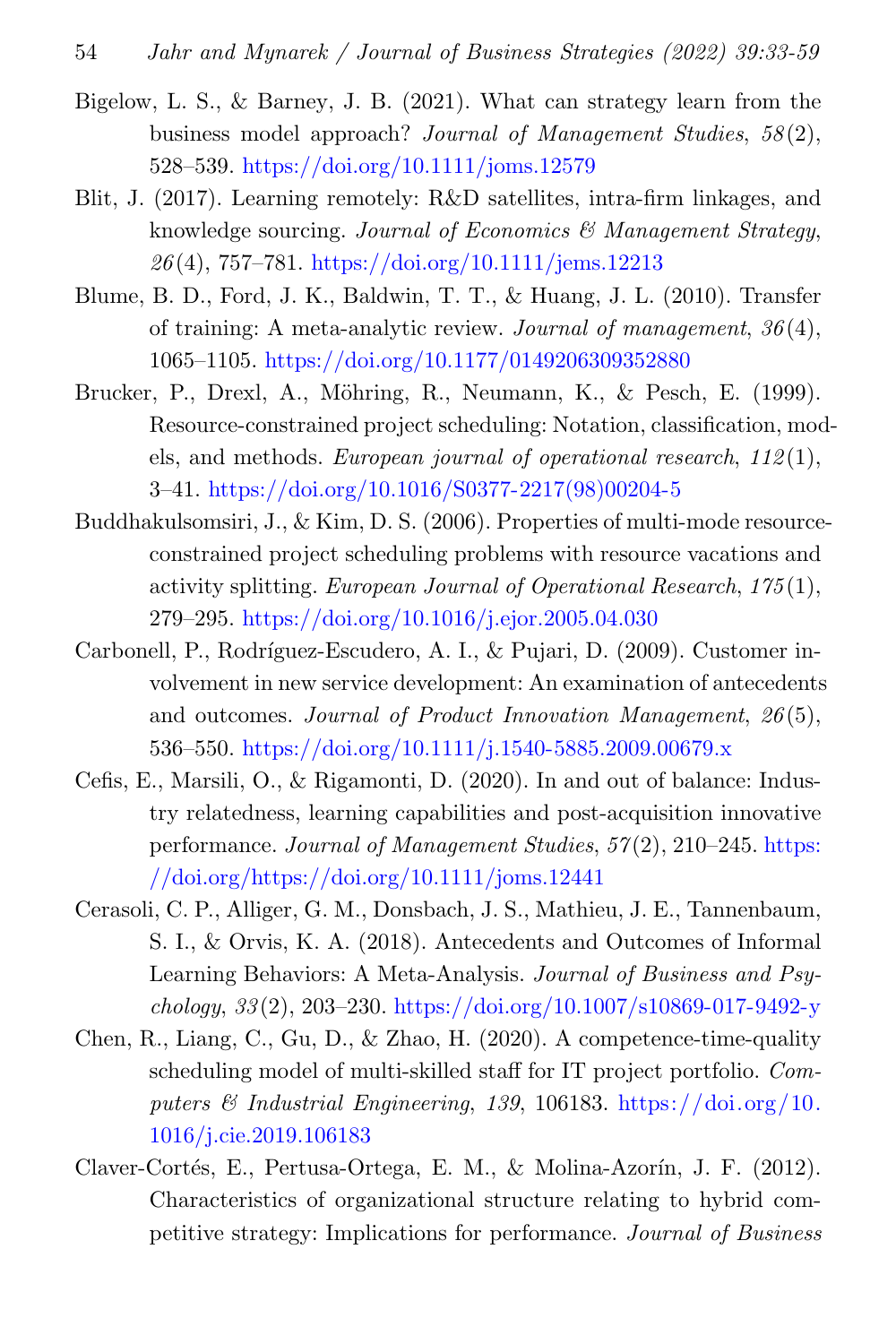Research, 65 (7), 993–1002. [https://doi.org/10.1016/j.jbusres.2011.](https://doi.org/10.1016/j.jbusres.2011.04.012) [04.012](https://doi.org/10.1016/j.jbusres.2011.04.012)

- <span id="page-22-7"></span>Coelho, J., & Vanhoucke, M. (2011). Multi-mode resource-constrained project scheduling using RCPSP and SAT solvers. *European Journal of Op*erational Research,  $213(1)$ , 73–82. [https://doi.org/10.1016/j.ejor.](https://doi.org/10.1016/j.ejor.2011.03.019) [2011.03.019](https://doi.org/10.1016/j.ejor.2011.03.019)
- <span id="page-22-8"></span>De Reyck, B., & Herroelen, W. (1999). The multi-mode resource-constrained project scheduling problem with generalized precedence relations. European Journal of Operational Research, 119 (2), 538–556. [https:](https://doi.org/https://doi.org/10.1016/S0377-2217(99)00151-4) [//doi.org/https://doi.org/10.1016/S0377-2217\(99\)00151-4](https://doi.org/https://doi.org/10.1016/S0377-2217(99)00151-4)
- <span id="page-22-3"></span>Edmondson, A. C., & Mcmanus, S. E. (2007). Methodological fit in management field research. Academy of Management Review, 32 (4), 1246– 1264. <https://doi.org/10.5465/amr.2007.26586086>
- <span id="page-22-9"></span>Elmaghraby, S. E. (1977). Activity networks: Project planning and control by network models. John Wiley & Sons.
- <span id="page-22-4"></span>Fang, C., Lee, J., & Schilling, M. A. (2010). Balancing exploration and exploitation through structural design: The isolation of subgroups and organizational learning. Organization Science, 21 (3), 625–642. [https:](https://doi.org/10.1287/orsc.1090.0468) [//doi.org/10.1287/orsc.1090.0468](https://doi.org/10.1287/orsc.1090.0468)
- <span id="page-22-0"></span>Freigang, S., Schlenker, L., & Köhler, T. (2018). A conceptual framework for designing smart learning environments. Smart Learning Environments, 5 (1), 27. <https://doi.org/10.1186/s40561-018-0076-8>
- <span id="page-22-2"></span>García-Peñalvo, F. J., & Conde, M. Á. (2014). Using informal learning for business decision making and knowledge management. Journal of *Business Research, 67*(5), 686–691. https://doi.org/10.1016/j. [jbusres.2013.11.028](https://doi.org/10.1016/j.jbusres.2013.11.028)
- <span id="page-22-5"></span>Greve, H. R. (2020). Learning theory: The pandemic research challenge. Journal of Management Studies,  $57(8)$ , 1759–1762. [https://doi.org/](https://doi.org/10.1111/joms.12631) [10.1111/joms.12631](https://doi.org/10.1111/joms.12631)
- <span id="page-22-6"></span>Guadalupi, C. (2018). Learning quality through prices and word-of-mouth communication. Journal of Economics & Management Strategy,  $27(1)$ , 53–70. <https://doi.org/10.1111/jems.12230>
- <span id="page-22-1"></span>Gulati, R., & Puranam, P. (2009). Renewal through reorganization: The value of inconsistencies between formal and informal organization.  $Organization\, Science, \, 20(2), \, 422-440. \, [Organization\, Science, \, 20\(2\), \, 422-440. \, <a href="https://doi.org/10.1287/orsc.</math>](https://doi.org/10.1287/orsc.</math><math display=)$ [1090.0421](https://doi.org/10.1287/orsc.1090.0421)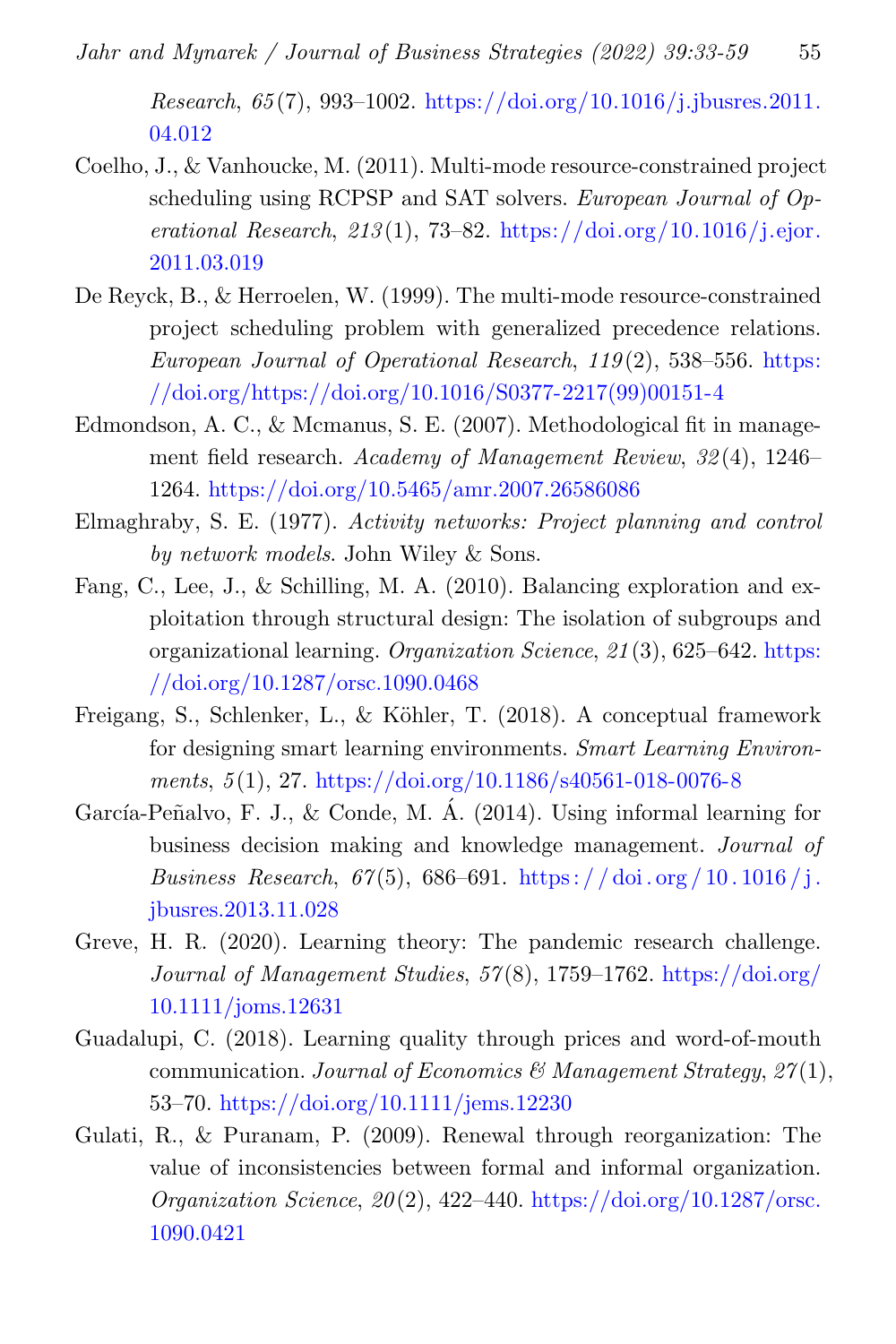- <span id="page-23-0"></span>Hartmann, S., & Briskorn, D. (2010). A survey of variants and extensions of the resource-constrained project scheduling problem. European Journal of Operational Research,  $207(1)$ , 1–14. [https://doi.org/10.1016/](https://doi.org/10.1016/j.ejor.2009.11.005) [j.ejor.2009.11.005](https://doi.org/10.1016/j.ejor.2009.11.005)
- <span id="page-23-5"></span>Hartmann, S., & Drexl, A. (1998). Project scheduling with multiple modes: A comparison of exact algorithms. Networks, 32 (4), 283–297. [https:](https://doi.org/10.1002/(SICI)1097-0037(199812)32:4<283::AID-NET5>3.0.CO;2-I) [//doi.org/10.1002/\(SICI\)1097-0037\(199812\)32:4](https://doi.org/10.1002/(SICI)1097-0037(199812)32:4<283::AID-NET5>3.0.CO;2-I)⟨283::AID-NET5⟩3.  $0.CO;2-I$
- <span id="page-23-10"></span>Heimicke, J., Chen, R., & Albers, A. (2020). Agile meets plan-driven-hybrid approaches in product development: A systematic literature review. Proceedings of the Design Society: DESIGN Conference, 1, 577–586. <https://doi.org/10.1017/dsd.2020.259>
- <span id="page-23-2"></span>Hoyle, R. (2015). Informal learning in organizations: How to create a continuous learning culture. Kogan Page Publishers.
- <span id="page-23-9"></span>Hyndman, R. J., & Athanasopoulos, G. (2021). Forecasting: Principles and practice (3rd ed.). OTexts.
- <span id="page-23-4"></span>Jahr, M. (2014). A hybrid approach to quantitative software project scheduling within agile frameworks. Project Management Journal,  $45(3)$ ,  $35-$ 45. <https://doi.org/10.1002/pmj.21411>
- <span id="page-23-3"></span>Jiang, Y., Jackson, S. E., & Colakoglu, S. (2016). An empirical examination of personal learning within the context of teams: Personal Learning in Teams. Journal of Organizational Behavior, 37 (5), 654–672. [https:](https://doi.org/10.1002/job.2058) [//doi.org/10.1002/job.2058](https://doi.org/10.1002/job.2058)
- <span id="page-23-1"></span>Kataoka, T., Morikawa, K., & Takahashi, K. (2019). Strategic human resource management simulation considering work elements, skills, learning and forgetting. Procedia Manufacturing, 39, 1633–1640. [https:](https://doi.org/10.1016/j.promfg.2020.01.278) [//doi.org/10.1016/j.promfg.2020.01.278](https://doi.org/10.1016/j.promfg.2020.01.278)
- <span id="page-23-6"></span>Kelley, J. E. (1963). The critical-path method: Resource planning and scheduling. Industrial scheduling.
- <span id="page-23-7"></span>Kılınç, M. R.,  $\&$  Sahinidis, N. V. (2018). Exploiting integrality in the global optimization of mixed-integer nonlinear programming problems with baron. Optimization Methods and Software, 33 (3), 540–562.
- <span id="page-23-8"></span>Kolisch, R., & Hartmann, S. (1999). Heuristic algorithms for the resourceconstrained project scheduling problem: Classification and computational analysis. In Project scheduling (pp. 147–178). Springer.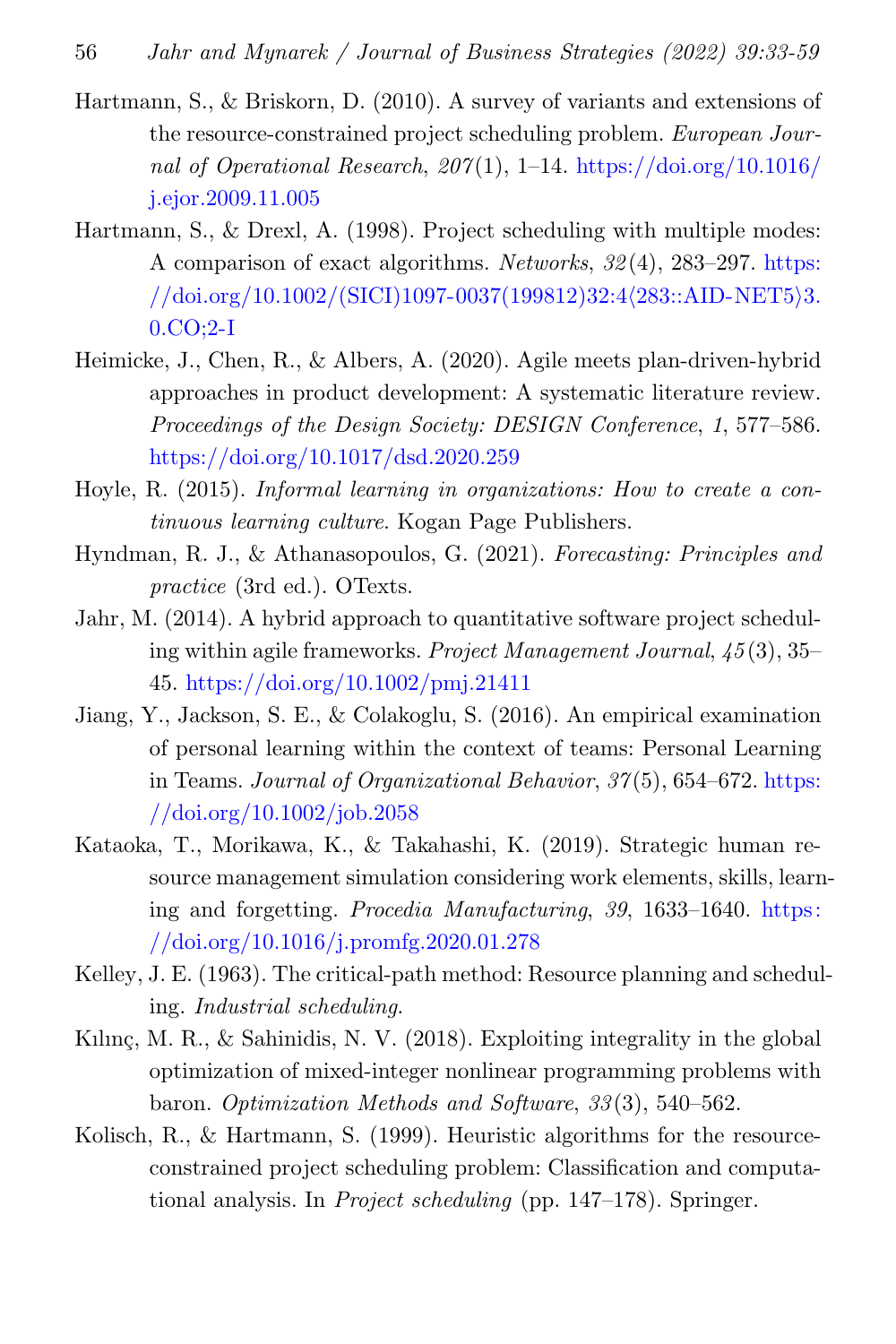- <span id="page-24-4"></span>Liu, Z., & Cheng, T. E. (2004). Minimizing total completion time subject to job release dates and preemption penalties. Journal of Scheduling, 7 (4), 313–327. [https://doi.org/10.1023/B:JOSH.0000031424.35504.](https://doi.org/10.1023/B:JOSH.0000031424.35504.c4)  $c4$
- <span id="page-24-6"></span>Lova, A., Tormos, P., & Barber, F. (2006). Multi-mode resource constrained project scheduling: Scheduling schemes, priority rules and mode selection rules. *INTELIGENCIA ARTIFICIAL*,  $10(30)$ , 495. https: [//doi.org/10.4114/ia.v10i30.947](https://doi.org/10.4114/ia.v10i30.947)
- <span id="page-24-8"></span>Manifesto for agile software development. (2001). Agile Alliance. [http: / /](http://www/agilemanifesto.org) [www/agilemanifesto.org](http://www/agilemanifesto.org)
- <span id="page-24-9"></span>Manifesto for half-arsed agile software development. (2001). Agile Alliance. <http://www.halfarsedagilemanifesto.org/>
- <span id="page-24-0"></span>March, J. G. (1991). Exploration and exploitation in organizational learning. Organization Science,  $2(1)$ , 71–87. [https://doi.org/10.1287/orsc.2.](https://doi.org/10.1287/orsc.2.1.71) [1.71](https://doi.org/10.1287/orsc.2.1.71)
- <span id="page-24-3"></span>Matsuo, M. (2019). Empowerment through self-improvement skills: The role of learning goals and personal growth initiative. Journal of Vocational Behavior, 115, 103311. <https://doi.org/10.1016/j.jvb.2019.05.008>
- <span id="page-24-7"></span>Nasrallah, W., Levitt, R., & Glynn, P. (2003). Interaction value analysis: When structured communication benefits organizations. Organization Science, 14 (5), 541–557. [https://doi.org/10.1287/orsc.14.5.541.](https://doi.org/10.1287/orsc.14.5.541.16764) [16764](https://doi.org/10.1287/orsc.14.5.541.16764)
- <span id="page-24-10"></span>Neininger, A., Lehmann-Willenbrock, N., Kauffeld, S., & Henschel, A. (2010). Effects of team and organizational commitment  $-$  A longitudinal study. Journal of Vocational Behavior, 76 (3), 567–579. [https://doi.](https://doi.org/10.1016/j.jvb.2010.01.009) [org/10.1016/j.jvb.2010.01.009](https://doi.org/10.1016/j.jvb.2010.01.009)
- <span id="page-24-2"></span>Noe, R. A., Tews, M. J., & McConnell Dachner, A. (2010). Learner engagement: A new perspective for enhancing our understanding of learner motivation and workplace learning. Academy of Management Annals, 4 (1), 279–315. <https://doi.org/10.5465/19416520.2010.493286>
- <span id="page-24-5"></span>Olson, D. L. (2001). Comparison of three multicriteria methods to predict known outcomes. European Journal of Operational Research, 130(3), 576–587. [https://doi.org/10.1016/S0377-2217\(99\)00416-6](https://doi.org/10.1016/S0377-2217(99)00416-6)
- <span id="page-24-1"></span>Posen, H. E., & Levinthal, D. A. (2012). Chasing a moving target: Exploitation and exploration in dynamic environments. Management Science, 58 (3), 587–601. <https://doi.org/10.1287/mnsc.1110.1420>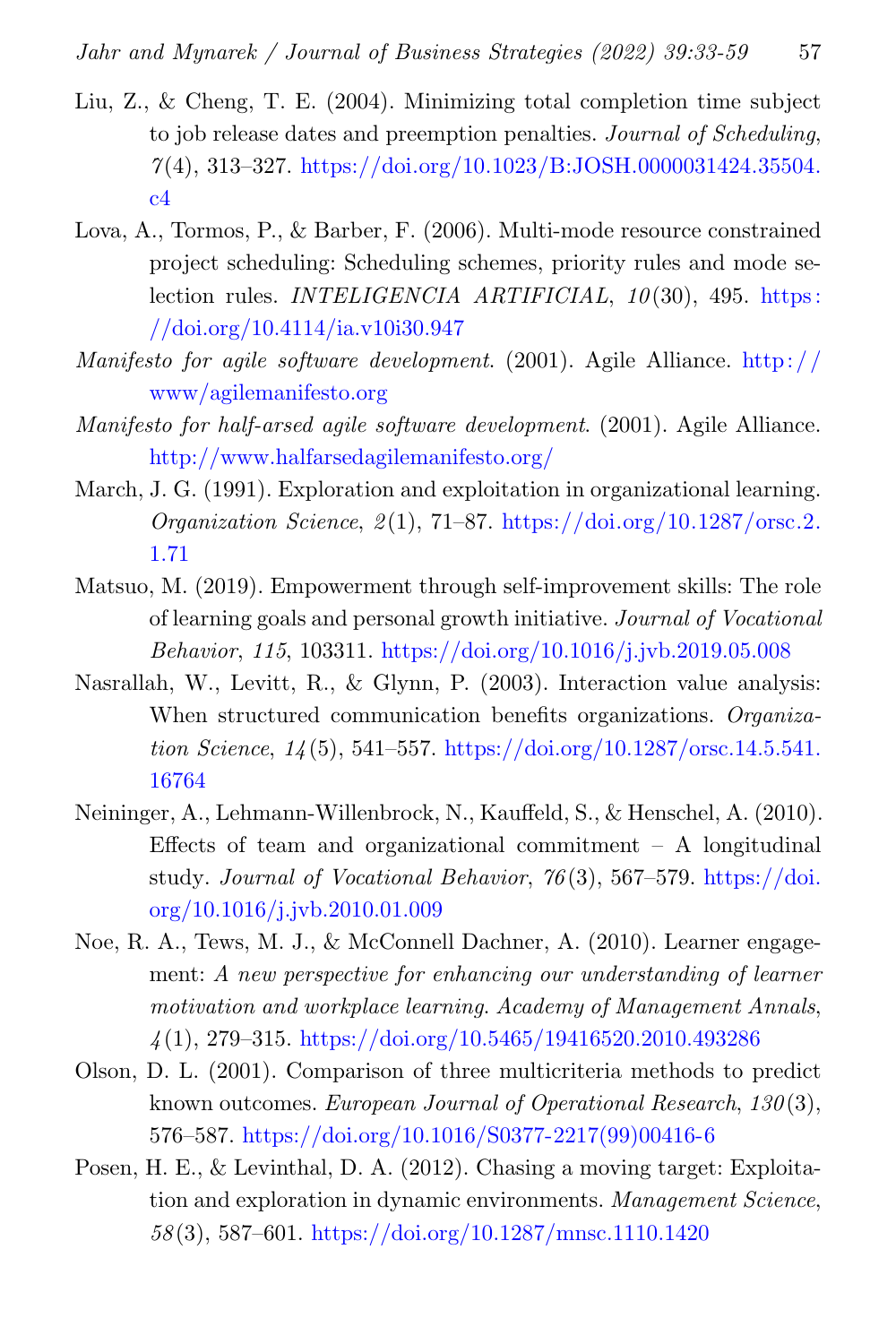- <span id="page-25-7"></span>Razavi, N., & Mozayani, N. (2007). A resource leveling model based on genetic algorithms: Activity splitting allowed. IMECS, 109–114.
- <span id="page-25-3"></span>Ryan, R. M., & Deci, E. L. (Eds.). (2017). Self-determination theory: Basic psychological needs in motivation, development, and wellness. Guilford Press. <https://doi.org/10.1521/978.14625/28806>
- <span id="page-25-0"></span>Sambrook, S. (2005). Factors influencing the context and process of workrelated learning: Synthesizing findings from two research projects. Human Resource Development International,  $8(1)$ , 101-119. [https:](https://doi.org/10.1080/1367886052000342591) [//doi.org/10.1080/1367886052000342591](https://doi.org/10.1080/1367886052000342591)
- <span id="page-25-2"></span>Sauermann, H., & Stephan, P. (2013). Conflicting Logics? A Multidimensional View of Industrial and Academic Science. Organization Science, 24 (3), 889–909. <https://doi.org/10.1287/orsc.1120.0769>
- <span id="page-25-8"></span>Schaufeli, W. B., Bakker, A. B., & Van Rhenen, W. (2009). How changes in job demands and resources predict burnout, work engagement, and sickness absenteeism. Journal of Organizational Behavior,  $30(7)$ , 893–917. <https://doi.org/10.1002/job.595>
- <span id="page-25-9"></span>Schmidt, T. S. (2019). Agile development of physical products: An empirical study about potentials, transition and applicability.
- <span id="page-25-4"></span>Shepherd, D. A., Patzelt, H., Williams, T. A., & Warnecke, D. (2014). How does project termination impact project team members? Rapid termination, 'creeping death', and learning from failure. Journal of Management Studies, 51 (4), 513–546. [https://doi.org/10.1111/joms.](https://doi.org/10.1111/joms.12068) [12068](https://doi.org/10.1111/joms.12068)
- <span id="page-25-1"></span>Speranza, M., & Vercellis, C. (1993). Hierarchical models for multi-project planning and scheduling. European Journal of Operational Research,  $64(2)$ , 312–325. [https://doi.org/10.1016/0377-2217\(93\)90185-P](https://doi.org/10.1016/0377-2217(93)90185-P)
- <span id="page-25-5"></span>Tews, M. J., Michel, J. W., & Noe, R. A. (2017). Does fun promote learning? The relationship between fun in the workplace and informal learning. Journal of Vocational Behavior, 98, 46–55. [https://doi.org/10.1016/](https://doi.org/10.1016/j.jvb.2016.09.006) [j.jvb.2016.09.006](https://doi.org/10.1016/j.jvb.2016.09.006)
- <span id="page-25-6"></span>Thomas, J. B., Sussman, S. W., & Henderson, J. C. (2001). Understanding "strategic learning": Linking organizational learning, knowledge management, and sensemaking. *Organization Science*, 12(3), 331– 345. <https://doi.org/10.1287/orsc.12.3.331.10105>